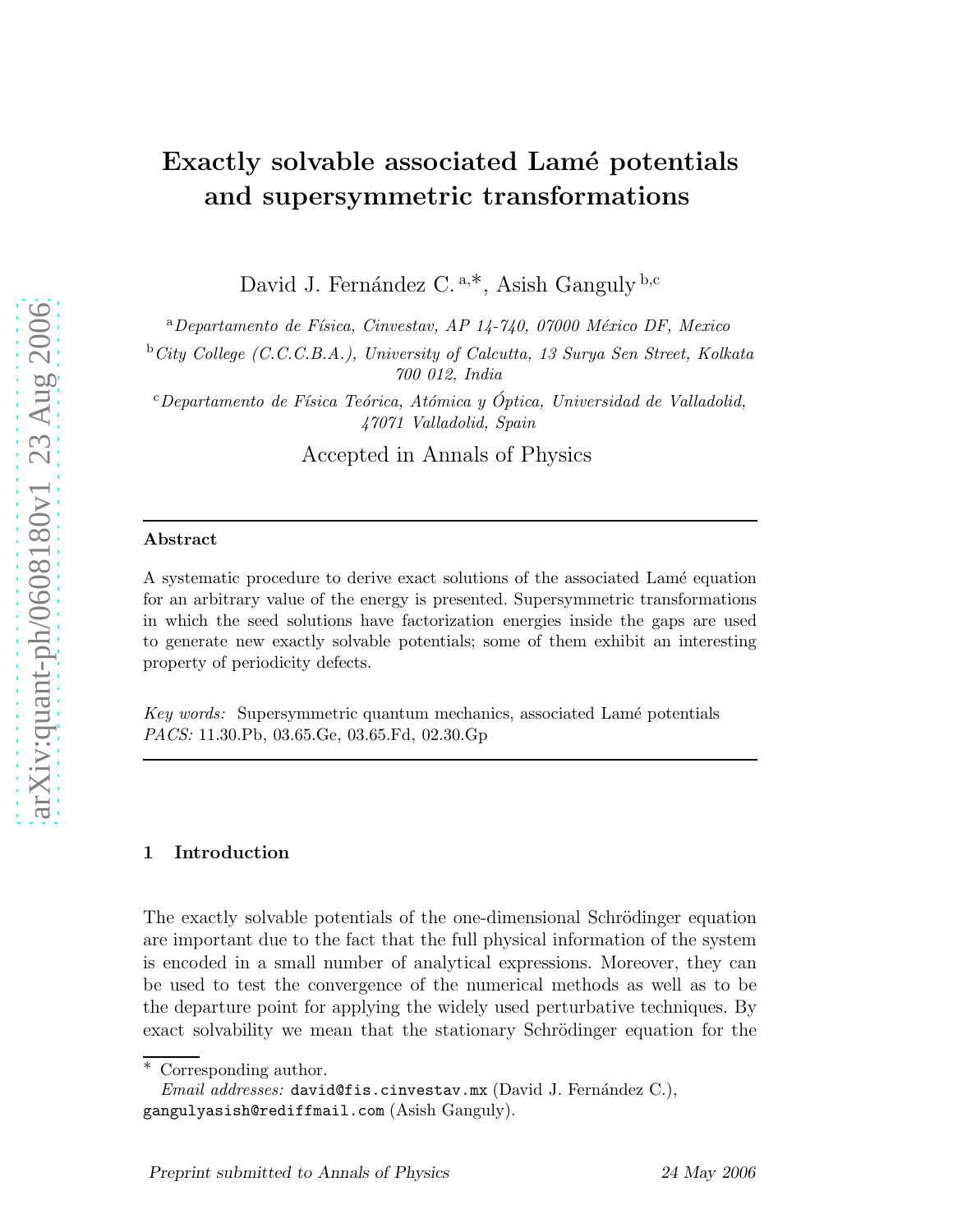involved potential (when it is periodic) admits analytic solutions for energies in the allowed bands as well as for energies in the gaps.

A remarkable fact, the existence of a class of potentials which are intermediate between the exactly solvable ones and those just solvable through numerical techniques, was realized since the date back to 80s of past century. Nowadays they are known as quasi-exactly solvable potentials, and their characteristic property is that there exist compact analytical expressions of physical information for only a part of the system spectrum. This means that there are some missing features of these models which just can be numerically determined. A big effort has been observed for years in identifying the potentials which are quasi-exactly solvable, and gradually it started to dominate the conviction that this class includes the associated Lamé potentials  $[1-8]$ , among others. However, some signs have been recently noticed indicating that the associated Lamé potentials for some integer values of the parameter pair  $(m, \ell)$  belong as well to the exactly solvable class. Recently, we proposed [7] an ansatz through which one can implement a fitting procedure to automatically fix the values of  $m$ ,  $\ell$ , the ansatz parameters and consequently the analytic solutions of the associated Lamé equation. Unfortunately, that procedure was not completely systematic in the sense that one has to compute case by case for each pair of values of  $(m, \ell)$  to find the general solution by adopting the natural modification of the ansatz.

On the other hand, it seems interesting to enlarge the exactly solvable class of potentials departing from a given initial one. Several procedures are available to do this, and the simplest one is called supersymmetric quantum mechanics (SUSY QM)  $|9-16|$ . In this approach there is a differential operator of order k intertwining the initial and final Hamiltonians, the main ingredients being  $k$ seed solutions of the initial Schrödinger equation. These seeds can be chosen either physical (as it was done previously when using the ground state) or non-physical. When the last one are used, it has been possible to surpass the usual restriction of the standard first-order SUSY QM that the new levels will be created below the ground state energy of the initial Hamiltonian [16].

The supersymmetric transformations started to be implemented just few year ago to periodic potentials [1,17–24]. Similarly as for the non-periodic case, at the beginning physical seed solutions were used (band edge eigenfunctions) [1,17–19]. However, very soon it was realized that non-physical seed solutions could be as well employed. In this way, it was possible to generate either periodic potentials (when non-physical Bloch solutions were used) or nonperiodic ones (with periodicity defects) when general linear combinations of the non-physical Bloch solutions were employed [7, 20–22].

For the associated Lamé potentials the supersymmetric transformations were applied quite recently [7]. However, the treatment was done for first-order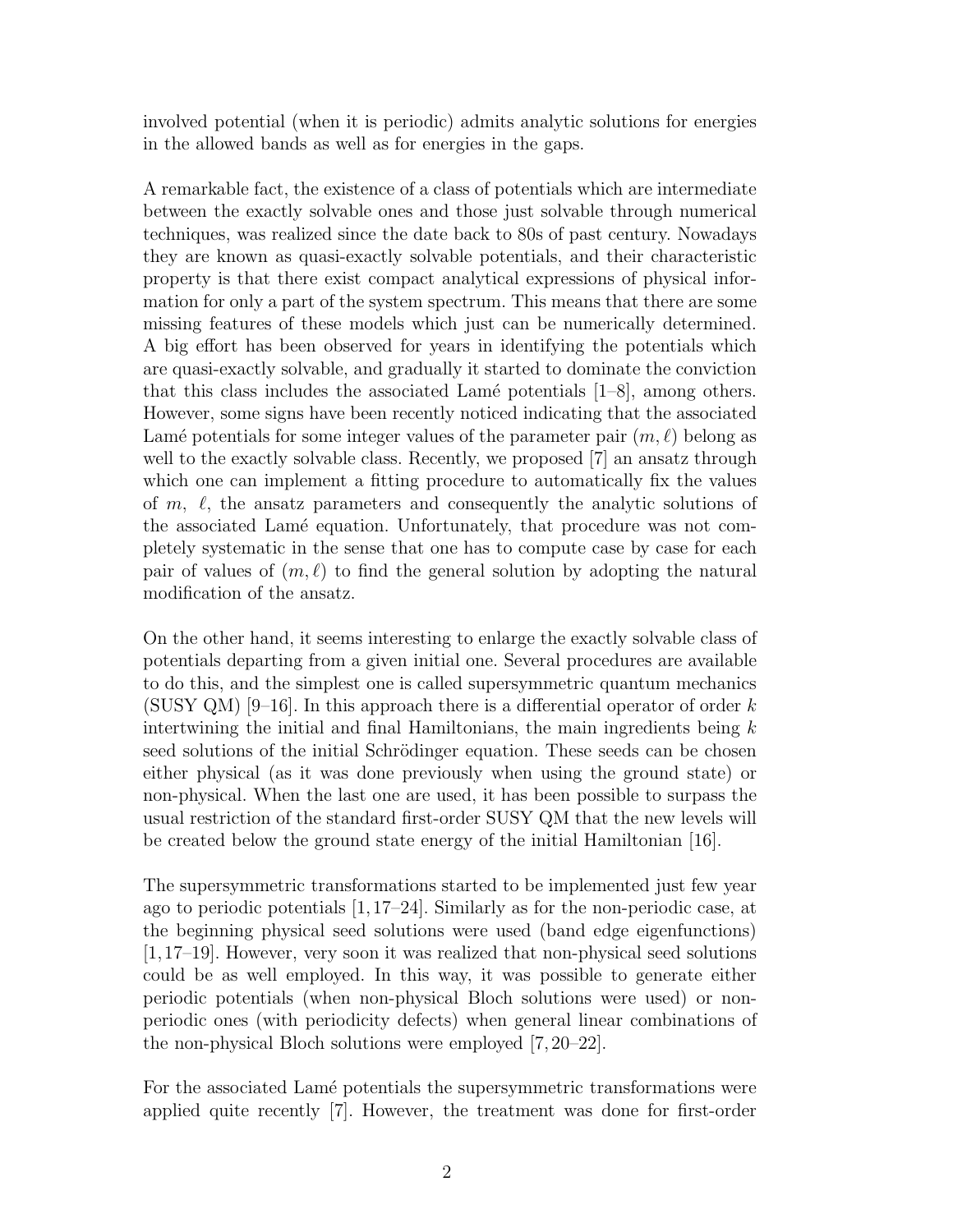transformations and for particular values of the parameter pair  $(m, \ell)$ . It would be important to implement the SUSY QM for  $k > 1$  and for general integer values of the parameter pair  $(m, \ell)$ .

The main aim of this paper is to present a systematic procedure to derive general solutions of the one-dimensional Schrödinger equation for the associated Lamé potential with an arbitrary energy  $E$ 

$$
H\psi(x) = \left[-\partial_x^2 + V(x)\right]\psi(x) = E\psi(x),
$$
  

$$
V(x) = m(m+1)k^2 \operatorname{sn}^2 x + \ell(\ell+1)k^2 \frac{\operatorname{cn}^2 x}{\operatorname{dn}^2 x},
$$
 (1)

which will work, in principle, for any integer values of the parameters  $m$  and  $\ell$ . Our technique is based on the well known Frobenius method, and we will naturally arrive at two separate cases, characterized either by  $m > \ell$  or by  $m = \ell$ . A fundamental conclusion of our treatment is that the associated Lamé potentials for any integer values of the parameters m and  $\ell$  are exactly solvable.

In addition, by implementing the supersymmetric transformations (by choosing the obtained non-physical solutions) we will generate new exactly solvable potentials from the associated Lamé equation. We will restrict ourselves, by simplicity, to first and second-order transformations, but this procedure can be continued at will for any order of the intertwining operator.

Next section will be devoted on the discussion of our procedure at length to derive the general solutions of the associated Lamé equation (for readers' convenience a brief introduction about elliptic functions is included in the Appendix). We will apply, in the subsequent sections the supersymmetric transformations, of first and higher order, to generate new exactly solvable potentials, which can have periodic structure or periodicity defects depending on how we choose the initial seed Schrödinger solutions. We will end the paper with our conclusion.

### 2 General solution of associated Lamé equation

Let us make some preliminary remarks about the equation (1). It is defined on the full real line  $(x \in \mathbb{R})$  and the modulus parameter  $k^2$  of Jacobian elliptic functions belongs to the interval  $(0, 1)$ . The potential is non-singular and periodic of real period 2K or K according to  $m \neq \ell$  or  $m = \ell$  respectively, where  $K(k) = \int_0^{\pi/2} d\phi / \sqrt{1 - k^2 \sin^2 \phi}$ . Also it is sufficient to consider  $m \geq \ell$ for their non-negative integer values (see the discussions in Sec III, Ref. [3]).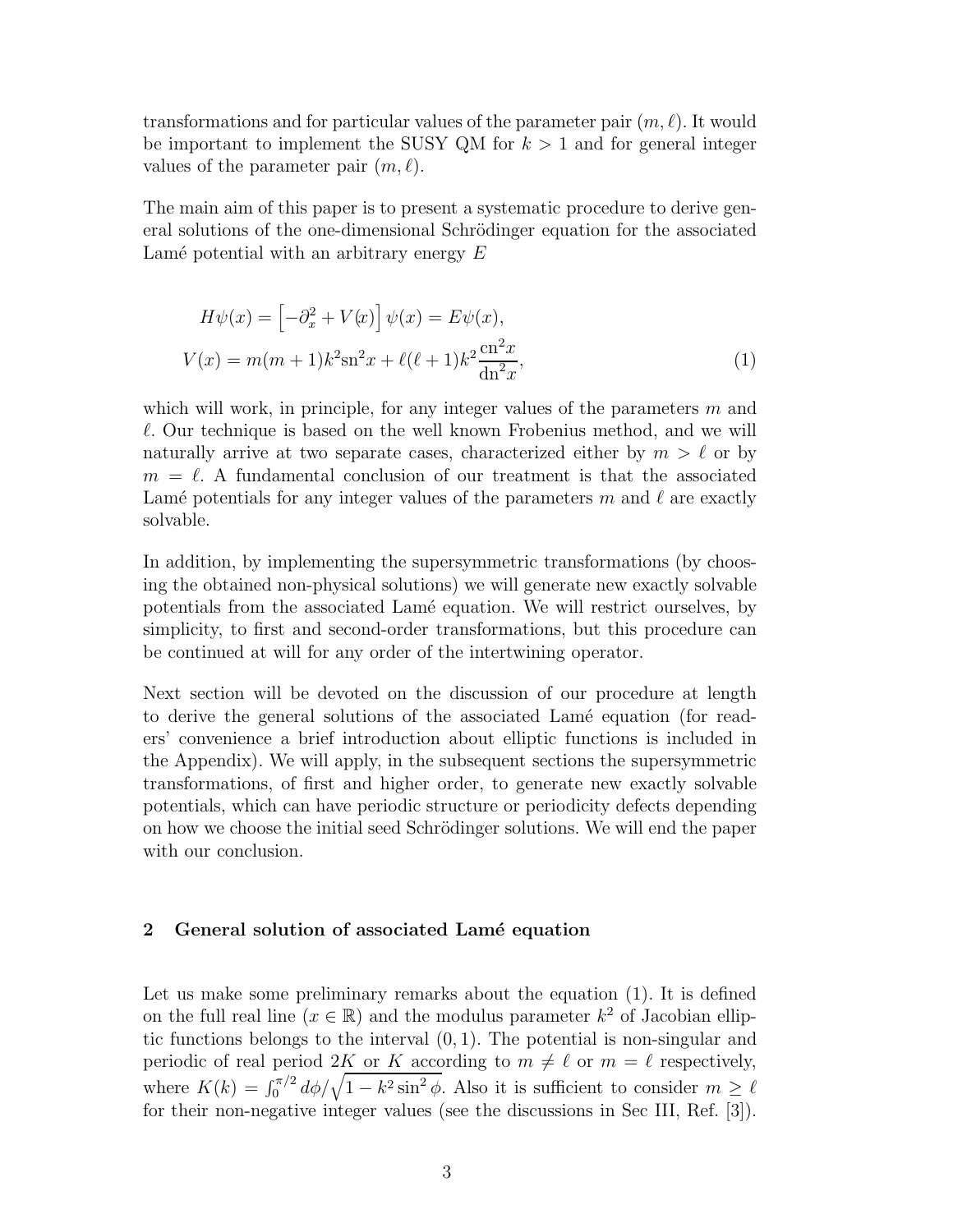The equation (1) may be transformed by applying a coordinate translation

$$
x \to z = \frac{x - iK'}{\sqrt{\bar{e}_3}}, \quad K' \equiv K(k'), \quad k'^2 = 1 - k^2,
$$
 (2)

to Weierstrass form

$$
-\frac{d^2\psi}{dz^2} + \left[m(m+1)\wp(z) + \frac{\ell(\ell+1)\bar{e}_2\bar{e}_3}{\wp(z) - e_1}\right]\psi = \tilde{E}\psi, \quad \psi(x) \equiv \psi(z(x)), \quad (3)
$$

where

$$
\tilde{E} = e_3 m(m+1) + [E - \ell(\ell+1)]\bar{e}_3, \qquad \bar{e}_i = e_1 - e_i, \quad i = 2, 3. \tag{4}
$$

In equation (3)  $\wp(z) \equiv \wp(z; \omega, \omega')$  is Weierstrass elliptic function of halfperiods  $\omega = K/\sqrt{\bar{e}_3}$ ,  $\omega' = iK'/\sqrt{\bar{e}_3}$  and the real numbers  $e_i$   $(e_1 > e_2 > e_3)$  are related with Weierstrass invariants through the definition  $\wp(\omega_i) = e_i, \ \omega_1 \equiv$  $\omega, \ \omega_2 \equiv \omega + \omega', \ \omega_3 = \omega'.$  Let us denote two linearly independent solutions of equation (3) by  $\psi^+(z), \psi^-(z)^1$ . Then their product  $\Psi(z) = \psi^+ \psi^-$  will be a solution of the following third order differential equation

$$
\frac{d^3\Psi}{dz^3} - 4\left[m(m+1)\wp(z) + \frac{\ell(\ell+1)\bar{e}_2\bar{e}_3}{\wp(z) - e_1} - \tilde{E}\right] \frac{d\Psi}{dz}
$$

$$
-2\left[m(m+1) - \frac{\ell(\ell+1)\bar{e}_2\bar{e}_3}{\left[\wp(z) - e_1\right]^2}\right]\wp'(z)\Psi = 0,
$$
(5)

where, throughout this article the prime will denote differentiation with respect to its argument. It may be mentioned that in the limit  $\ell = 0$  or  $-1$ Schrödinger equation (1) reduces to the well-known Lamé equation and consequently the singularity of (5) at  $z = \omega_1$  disappears, i.e., the singularities remain only at the poles of  $\wp(z)$  in the complex z-plane. We will now express equation (5) in algebraic form by applying the transformations

$$
y = \frac{e_1 - \wp(z)}{\bar{e}_2}, \qquad \Phi(y) = [\wp(z) - e_1]^{\ell} \Psi.
$$
 (6)

The equation (5) then reduces to (see the Appendix for more details)

$$
P_4(y)\frac{d^3\Phi}{dy^3} + P_3(y)\frac{d^2\Phi}{dy^2} + P_2(y)\frac{d\Phi}{dy} + P_1(y)\Phi = 0,
$$
\n(7)

in which  $P_i(y)$  are *i*-th degree polynomials in y given by

 $\overline{1}$  For convenience we use this notation to distinguish two solutions and should not be confused with the popular notation for intertwined eigenstates.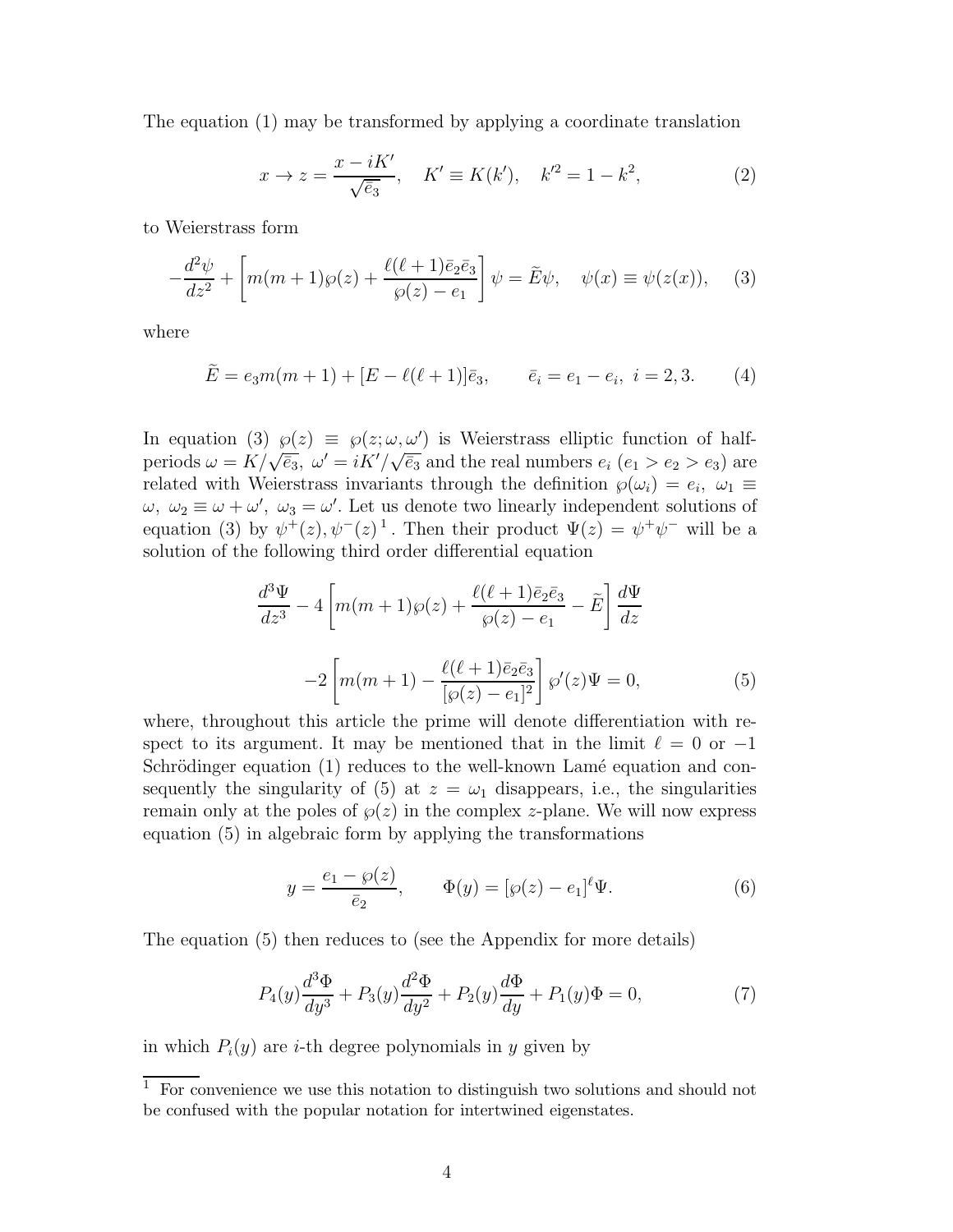$$
P_4(y) = 2y^2(\bar{e}_2y^2 - 3e_1y + \bar{e}_3),
$$
  
\n
$$
P_3(y) = 3y[\bar{e}_2(3-2\ell)y^2 - 6e_1(1-\ell)y + \bar{e}_3(1-2\ell)],
$$
  
\n
$$
P_2(y) = 2\{\bar{e}_2(3\ell^2 - m^2 - 6\ell - m + 3)y^2 - [\tilde{E} + e_1(9\ell^2 - m^2 - 9\ell - m + 3)]y + \ell(2\ell - 1)\bar{e}_3\},
$$
  
\n
$$
P_1(y) = \bar{e}_2(2\ell - 1)(m + \ell)(m - \ell + 1)y + 2\ell[\tilde{E} + e_1(3\ell^2 - m^2 - m)].
$$

The differential equation (7) is clearly of Fuschian type having four regular singular points at  $y = 0, 1, \bar{e}_3/\bar{e}_2$  and  $\infty$ . It is evident that one can construct by Frobenius method, in general, a power series solution around any singular point which will be valid in a circle of convergence containing no other singularity. Such solutions are therefore of local nature. We are interested in global solutions, if exist, valid in the whole y-plane. But this means that three local solutions around three singular points in the finite part must coincide, which is possible iff the Frobenius series terminates after a finite number of terms. However, a formal solution around  $y = 0$  can be considered in the form

$$
\Phi = \sum_{r=0}^{\infty} a_r y^{r+\rho}.
$$
\n(8)

The indicial equation and the recurrence relations for the coefficients are obtained in straightforward way as follows

$$
a_0 f_0(\rho) = 0, \qquad a_1 f_0(\rho + 1) + a_0 f_1(\rho) = 0,\tag{9}
$$

$$
a_{r+2}f_0(\rho+r+2) + a_{r+1}f_1(\rho+r+1) + a_rf_2(\rho+r) = 0, \quad r = 0, 1, 2..., (10)
$$

where

$$
f_0(\rho) = \bar{e}_3 \rho(\rho - 1 - 2\ell)(2\rho - 2\ell - 1),\tag{11}
$$

$$
f_1(\rho) = 2(\rho - \ell) \{ e_1[m(m+1) - 3(\rho - \ell)^2] - \tilde{E} \},
$$
\n(12)

$$
f_2(\rho) = \bar{e}_2(\rho - m - \ell)(\rho + m - \ell + 1)(2\rho + 1 - 2\ell). \tag{13}
$$

From the recurrence relation (10), it is clear that one can not get a finite series corresponding to  $\rho = 2\ell+1$  and  $\ell+1/2$ . The smallest exponent 0 is, in general, non-preferable, since it differs from the greatest exponent by an integer and so leads to the solution involving logarithmic terms. But it is known that under certain conditions [25] logarithmic terms may not appear in the leading solution. We will now investigate this possibility. Note that  $f_0(2\ell+1) = 0$  and so for  $r = 2\ell - 1$ , recurrence relation (10) reduces to a two-term relation for  $\rho = 0$ 

$$
a_{2\ell}f_1(2\ell) + a_{2\ell-1}f_2(2\ell - 1) = 0 \tag{14}
$$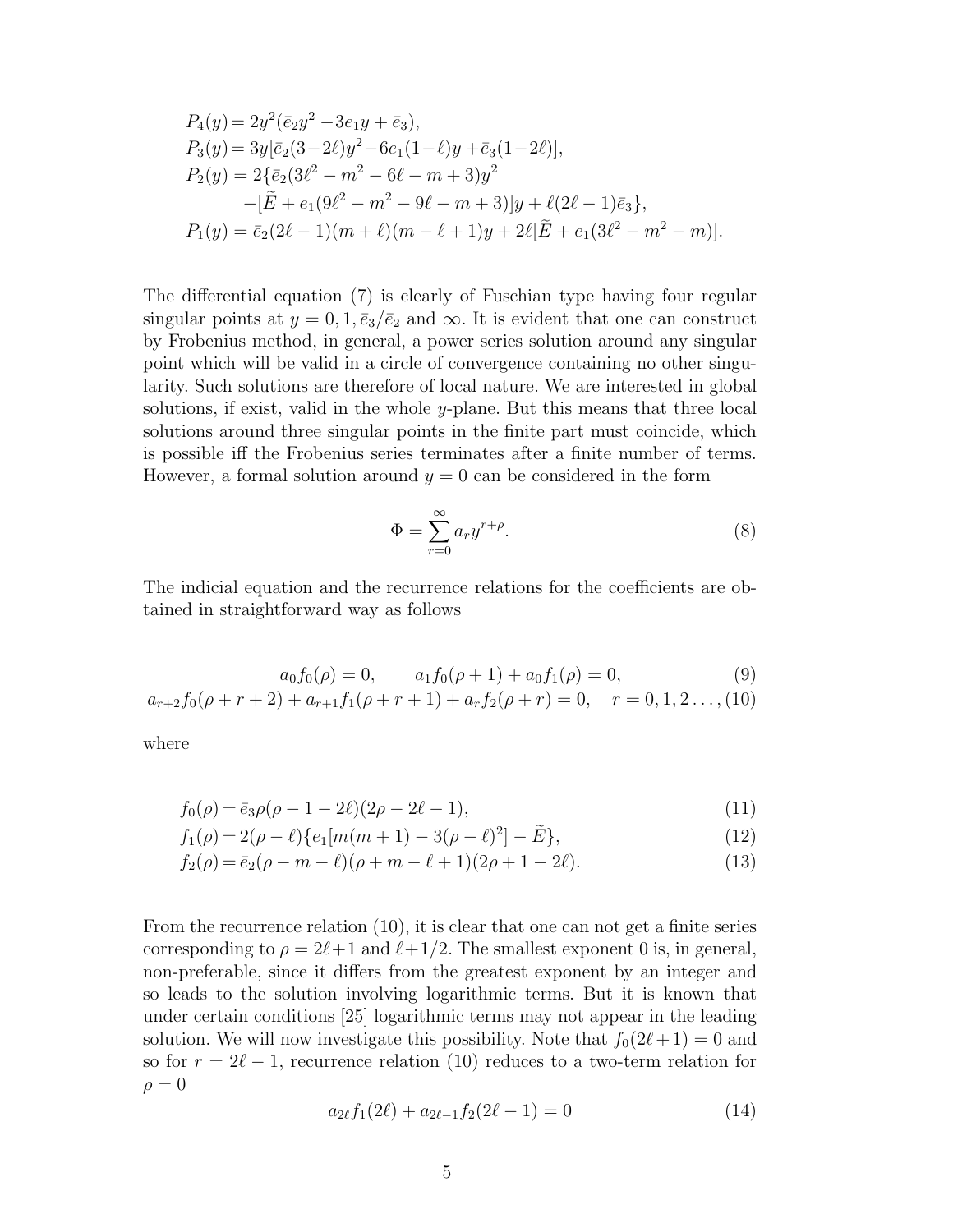and  $a_{2\ell+1}$  remains arbitrary up to now. However, the coefficients  $a_r$  for  $r <$  $2\ell+1$  could be determined explicitly in the form

$$
a_r = (-1)^r a_0 F_r / \prod_{s=1}^r f_0(s) , \quad r = 1, 2, \dots 2\ell,
$$
 (15)

where  $F_r$  is an  $r \times r$  determinant :

$$
F_r = \begin{vmatrix} f_1(r-1) & f_2(r-2) & 0 & 0 & \cdots & 0 \\ f_0(r-1) & f_1(r-2) & f_2(r-3) & 0 & \cdots & 0 \\ 0 & f_0(r-2) & f_1(r-3) & f_2(r-4) & \cdots & 0 \\ \vdots & \vdots & \vdots & \ddots & \vdots & \vdots \\ 0 & 0 & 0 & 0 & \cdots & f_1(0) \end{vmatrix}
$$
 (16)

The first step is to show that  $F_{2\ell+1} \equiv 0$ , which will ensure the absence of logarithmic terms from the solution. Close inspection of equations (11-13) shows the following interesting properties of  $f_0, f_1, f_2$  for  $\nu = 1, 2, 3, \ldots$ 

$$
f_0(2\ell - \nu) = -f_0(\nu + 1), \ f_1(2\ell - \nu) = -f_1(\nu), \ f_2(2\ell - \nu - 1) = -f_2(\nu). \tag{17}
$$

It follows at once from equation (16) and (17) that  $F_{2\ell+1}$  is skew-symmetric and so it vanishes identically. Next, we observe that  $F_{2\ell+1}$  may be expressed as  $F_{2\ell+1} = f_1(2\ell)F_{2\ell} - f_0(2\ell)f_2(2\ell-1)F_{2\ell-1}$ , which proves the consistency of the constraint relation (14).

Our final step is to fix  $a_{2\ell+1}$  in such a way that, if possible, the series (8) for  $\rho = 0$  terminates, say, after  $(N + 1)$  terms. This is equivalent to impose the following additional relations

$$
a_N f_1(N) + a_{N-1} f_2(N-1) = 0, \qquad a_{N+1} = 0,\tag{18}
$$

$$
f_2(N) = 0,\t\t(19)
$$

where the integer  $N$  is to be determined. The equation (19) clearly gives acceptable value of N for

$$
N = m + \ell. \tag{20}
$$

But then (18) reads

$$
a_{m+\ell}f_1(m+\ell) + a_{m+\ell-1}f_2(m+\ell-1) = 0, \qquad a_{m+\ell+1} = 0. \tag{21}
$$

We now consider two cases separately to check consistency of relation (21) and, if consistent, to fix  $a_{2\ell+1}, a_{2\ell+2}, \ldots a_{m+\ell}$ .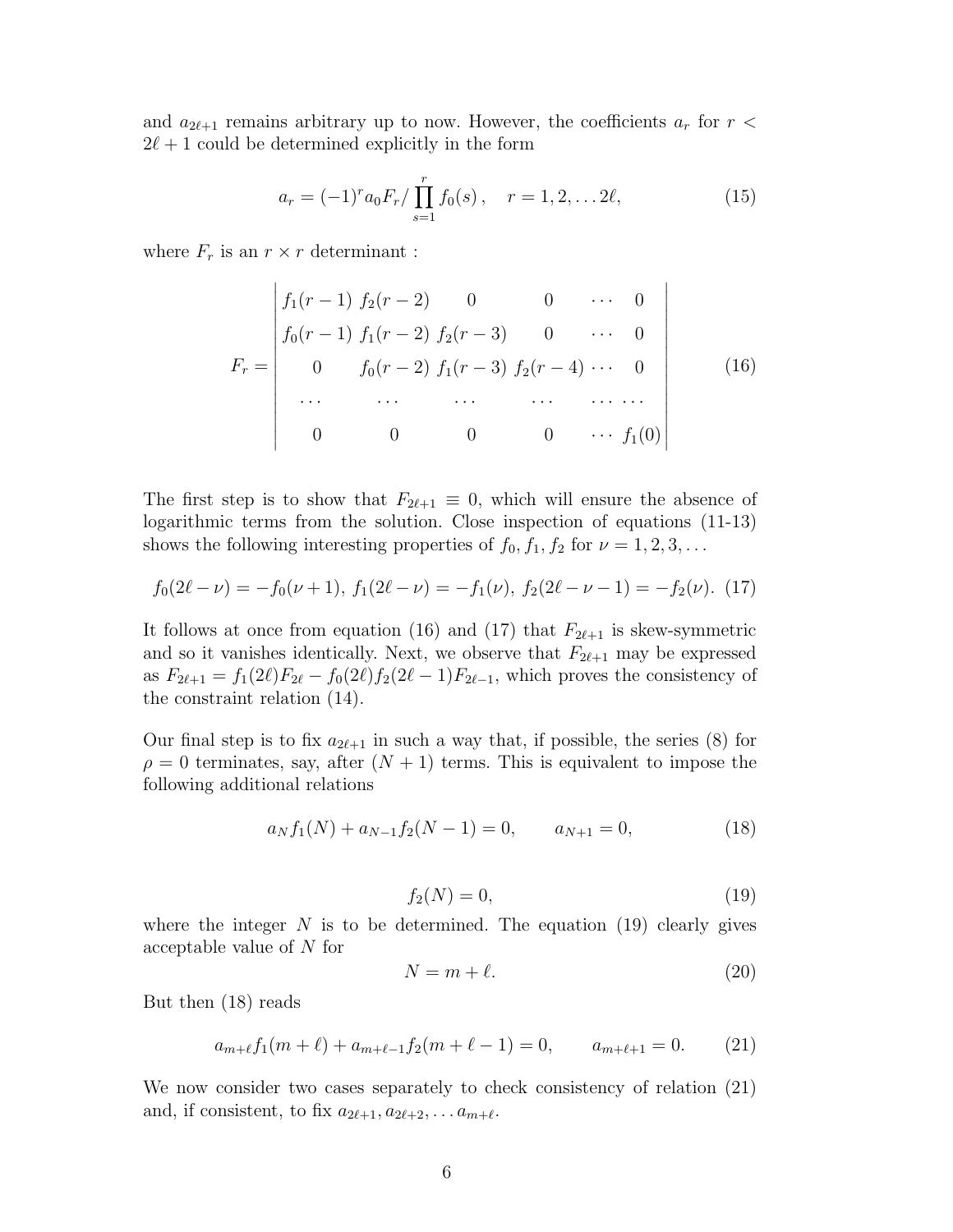case i)  $m = \ell$ 

In this case relation (21) coincides with (14) and so it is clearly consistent. Further equation (21) fixes  $a_{2\ell+1} = 0$ . As a result, the series (8) for  $\rho = 0$ terminates after  $(2\ell+1)$  terms.

case ii)  $m = \ell + \nu, \nu = 1, 2, ...$ 

In this case recurrence relations (10) and (21) give  $\nu$  relations for  $\nu$  unknowns  $a_{2\ell+1}, a_{2\ell+2}, \ldots a_{2\ell+\nu}$ 

$$
a_{2\ell+2}f_0(2\ell+2) + a_{2\ell+1}f_1(2\ell+1) + a_{2\ell}f_2(2\ell) = 0,
$$
  
\n
$$
a_{2\ell+3}f_0(2\ell+3) + a_{2\ell+2}f_1(2\ell+2) + a_{2\ell+1}f_2(2\ell+1) = 0,
$$
  
\n
$$
\vdots
$$
  
\n
$$
a_{2\ell+\nu}f_0(2\ell+\nu) + a_{2\ell+\nu-1}f_1(2\ell+\nu-1) + a_{2\ell+\nu-2}f_2(2\ell+\nu-2) = 0,
$$
  
\n
$$
a_{2\ell+\nu}f_1(2\ell+\nu) + a_{2\ell+\nu-1}f_2(2\ell+\nu-1) = 0.
$$

Then by back substitution we find

$$
a_{2\ell+r} = \frac{(-1)^r D_{\nu-r} \prod_{s=0}^{r-1} f_2(2\ell+s)}{D_{\nu}} a_{2\ell}, \quad r = 1, 2, \dots \nu,
$$
 (22)

where  $D_r$  is the minor of  $F_{2\ell+\nu+1-r}$  in Laplace expansion of the determinant  $F_{2\ell+\nu+1}$ . This means that the  $r \times r$  determinant  $D_r$  is obtained from  $F_{2\ell+\nu+1}$ by suppressing  $(2\ell + \nu + 1 - r)$  rows and columns in which  $F_{2\ell + \nu + 1-r}$  is placed. Thus we get a finite series (8) terminating after  $(2\ell+\nu)$  terms, since  $a_{2\ell+\nu+1}$  =  $a_{2\ell+\nu+2} = \cdots = 0.$ 

Hence, we have proved that the differential equation (7) possesses a polynomial solution of degree  $(m + \ell)$  of the form

$$
\Phi = \sum_{r=0}^{m+\ell} a_r y^r, \qquad a_0 \neq 0,
$$
\n(23)

for a special choice of the  $a_r$ 's. The coefficients  $a_r$  for  $r > 2\ell$  may be expressed in a compact form, valid for both cases  $m = \ell$  and  $m > \ell$ 

$$
a_{2\ell+r} = \left( (-1)^r D_{m-\ell-r} \prod_{s=0}^{r-1} f_2(2\ell+s)/D_{m-\ell} \right) a_{2\ell}, r = 1, 2, \dots; D_{-r} \equiv 0. \tag{24}
$$

We recall that the  $a_r$  for  $r \leq 2\ell$  are given by equation (15), while the rest for  $r > 2\ell$  are to be determined from (24). This means that all the coefficients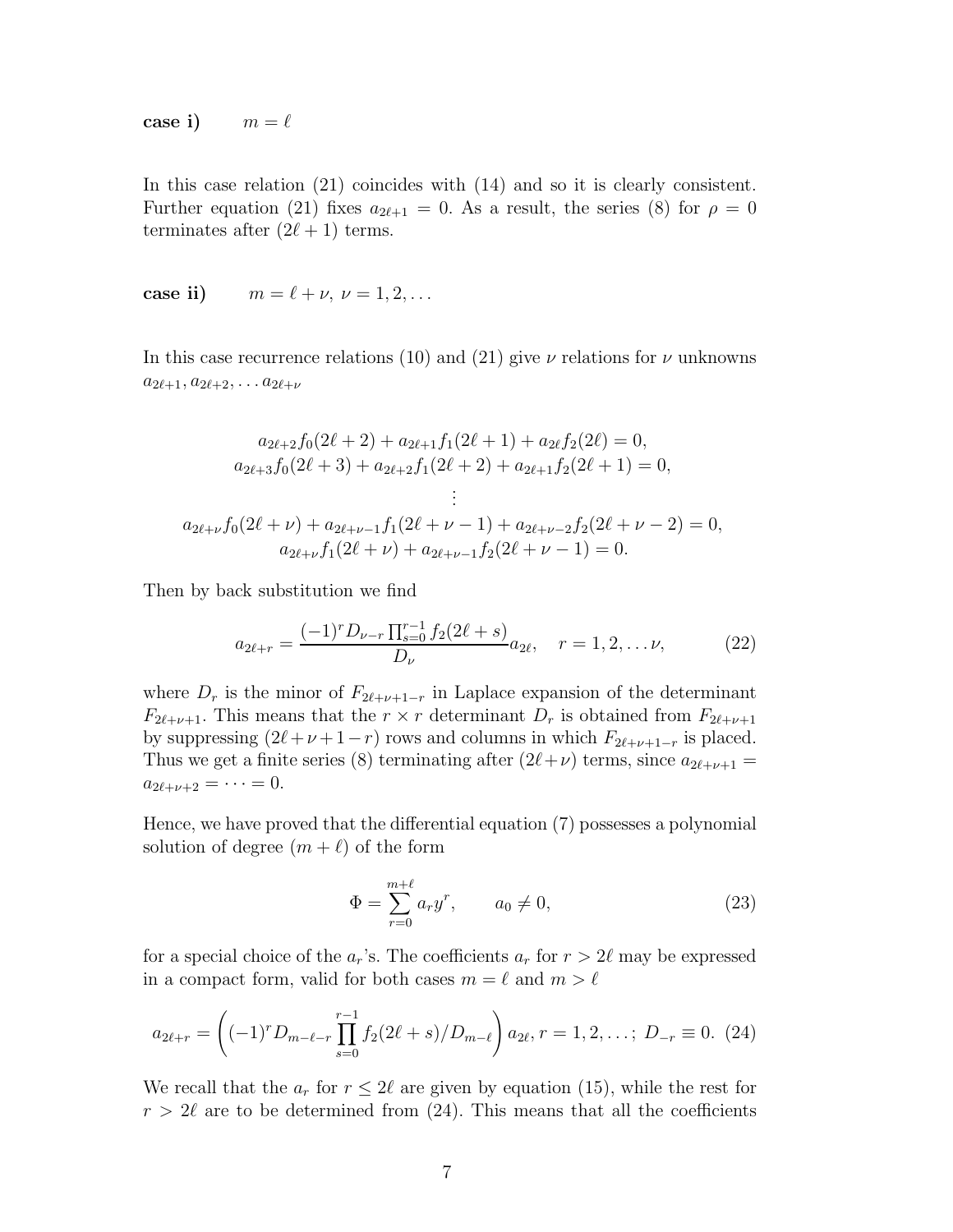in the series (23) can be expressed in terms of the normalization constant  $a_0$ , which may be taken as 1. Thus, the product  $\Psi(z)$  of two linearly independent solutions  $\psi^+(z), \psi^-(z)$  of the associated Lamé equation (3) may be written in the form (up to some inessential constant factor)

$$
\Psi(z) = \frac{\prod_{r=1}^{m+\ell} [\wp(z) - \wp(b_r)]}{[\wp(z) - e_1]^{\ell}},
$$
\n(25)

where  $\wp(b_1), \wp(b_2), \dots, \wp(b_{m+\ell})$  are the zeros of the polynomial  $\sum_{r=0}^{m+\ell} a_r[(e_1 (t)/\bar{e}_2$ <sup>r</sup>,  $a_r$  being determined from (15) and (24). At this moment it is worth mentioning that for practical computation of  $b_r$  one has to invert the transcendental relation  $\wp(b_r) = c_r$ , and so, due to the fact that  $\wp(z)$  is an even function, an ambiguity of sign appears in the process, which we shall fix now. Let us first express the two linearly independent solutions  $\psi^+(z), \psi^-(z)$  in terms of their product  $\Psi(z)$ . Note that the Wronskian  $W(\psi^+,\psi^-)$  must be non-vanishing and without loss of generality we may set

$$
W \equiv 1 = \psi^+(\psi^-)' - (\psi^+)' \psi^-.
$$

Dividing the above identity by  $\Psi = \psi^+ \psi^-,$ 

$$
(\ln \psi^{-})' - (\ln \psi^{+})' = \frac{1}{\Psi}.
$$
\n(26)

Performing the logarithmic differentiation of the product solution  $\Psi = \psi^+ \psi^$ with respect to  $z$ , we arrive

$$
(\ln \psi^{-})' + (\ln \psi^{+})' = (\ln \Psi)'.
$$
 (27)

Thus, adding and subtracting the relations (26) and (27),

$$
(\ln \psi^{-})' = \frac{1}{2} \left[ (\ln \Psi)' + \frac{1}{\Psi} \right], \qquad (\ln \psi^{+})' = \frac{1}{2} \left[ (\ln \Psi)' - \frac{1}{\Psi} \right]. \tag{28}
$$

From (28) it follows readily

$$
\psi^{\pm}(z) = \sqrt{\Psi(z)} \exp\left(\mp\frac{1}{2} \int^{z} \frac{d\tau}{\Psi(\tau)}\right). \tag{29}
$$

To fix the sign of  $b_r$ , we will now differentiate the second relation in (28):

$$
\frac{(\psi^+)^{\prime\prime}}{\psi^+} - \left[\frac{(\psi^+)^{\prime}}{\psi^+}\right]^2 = \frac{1}{2} \left[\frac{\Psi^{\prime\prime}}{\Psi} - \left(\frac{\Psi^{\prime}}{\Psi}\right)^2 + \frac{\Psi^{\prime}}{\Psi^2}\right].
$$

Substitution for  $(\psi^+)'/\psi^+ \equiv (\ln \psi^+)'$  from (28)

$$
\frac{(\psi^+)''}{\psi^+} = \frac{1}{4\Psi^2} \left( 2\Psi\Psi'' + 1 - \Psi'^2 \right).
$$
 (30)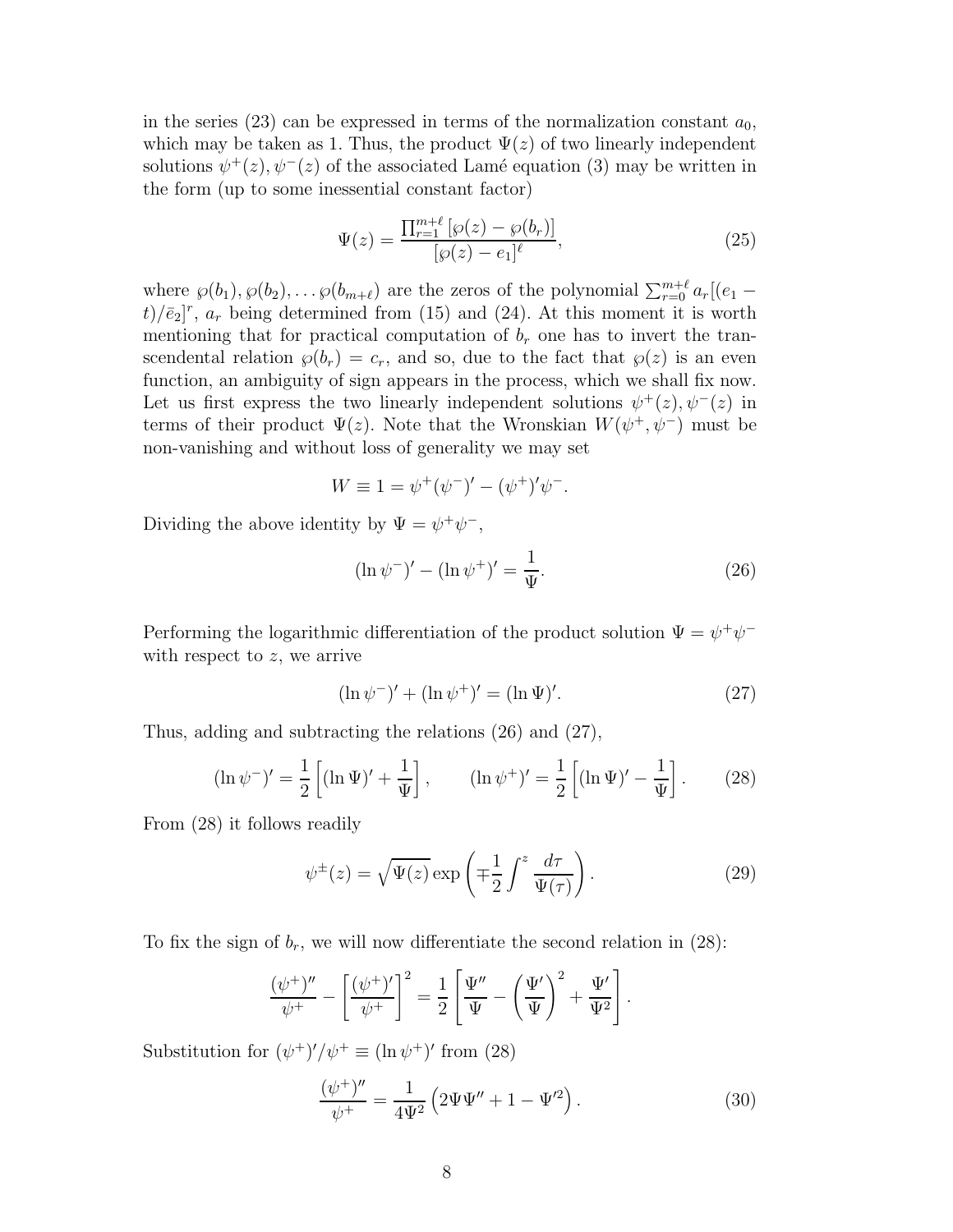Now multiplying equation (30) by  $4\Psi^2$ , and using the associated Lamé equation (3) for the solution  $\psi^+$ , we obtain

$$
2\Psi\Psi'' + 1 - \Psi'^2 = 4\Psi^2 \left[ m(m+1)\wp(z) + \frac{\ell(\ell+1)\bar{e}_2\bar{e}_3}{\wp(z) - e_1} - \tilde{E} \right].
$$
 (31)

Noting that  $b_r$  are the zeros of  $\Psi(z)$  [see equation (25)], for the values  $z =$  $b_r, r = 1, 2, \ldots m + \ell$ , equation (31) gives

$$
\Psi^{'^{2}}\Big|_{z=b_{r}} = 1.
$$
\n(32)

The ambiguity of signs in the values of  $b_r$  may now be fixed by selecting the convention

$$
\Psi'|_{z=b_r} = +1,\t\t(33)
$$

which can also be expressed in terms of  $\wp$ -functions by evaluating  $\Psi'$  at  $z = b_j$ from  $(25)$  as

$$
\Psi'|_{z=b_j} \equiv \frac{\wp'(b_j)}{[\wp(b_j) - e_1]^{\ell}} \prod_{\substack{r = 1 \\ r \neq j}}^{m+\ell} [\wp(b_j) - \wp(b_r)] = +1, \quad j = 1, 2, \dots m + \ell. \tag{34}
$$

The remaining job now is to express the integrand in (29) in a form suitable for performing the integration. Let us express  $1/\Psi$ , with  $\Psi$  given by (25), as a sum of partial fractions in the form

$$
\frac{1}{\Psi(z)} = \sum_{r=1}^{m+\ell} \frac{A_r}{\wp(z) - \wp(b_r)}
$$

Then, equating each term from both sides of the above identity for  $z =$  $b_1, b_2, \ldots b_{m+\ell}$ , and using the relation (34), it is straightforward to obtain

$$
\frac{1}{\Psi(z)} = \sum_{r=1}^{m+\ell} \frac{\wp'(b_r)}{\wp(z) - \wp(b_r)}.
$$
\n(35)

.

To proceed further we introduce two quasi-periodic functions  $\zeta(z)$  and  $\sigma(z)$ by the definitions

$$
\zeta'(z) = -\wp(z), \qquad [\ln \sigma(z)]' = \zeta(z), \tag{36}
$$

with the properties

$$
\zeta(z+2\omega_i) = \zeta(z) + 2\zeta(\omega_i), \qquad \zeta(-z) = -\zeta(z), \tag{37}
$$

$$
\sigma(z+2\omega_i) = -\exp[2\zeta(\omega_i)(z+\omega_i)]\sigma(z), \quad \sigma(-z) = -\sigma(z). \tag{38}
$$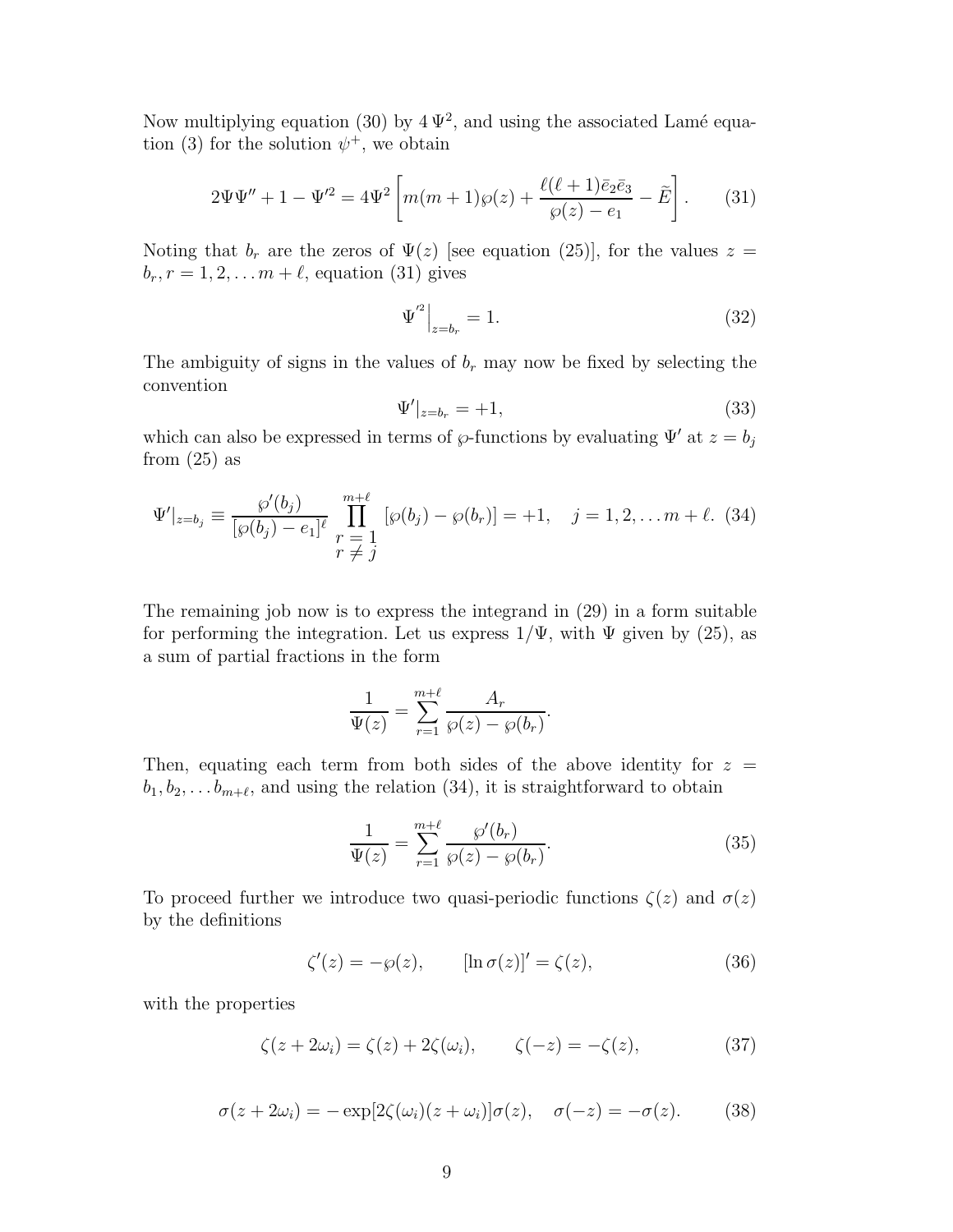These are known as Weierstrass zeta and sigma functions respectively. The addition formulae for them are

$$
\zeta(z + y) = \zeta(z) + \zeta(y) + \frac{1}{2} \frac{\wp'(z) - \wp'(y)}{\wp(z) - \wp(y)},
$$
\n(39)

$$
\sigma(z+y)\sigma(z-y) = -\sigma^2(z)\sigma^2(y)[\wp(z) - \wp(y)].\tag{40}
$$

For our purpose it is useful to rewrite the addition formula (39) in the form

$$
\zeta(z - y) - \zeta(z + y) = \frac{\wp'(z)}{\wp(z) - \wp(y)} - 2\zeta(y),\tag{41}
$$

where we have used the fact that  $\varphi(z)$  is an even function, but  $\varphi'(z)$ ,  $\zeta(z)$ and  $\sigma(z)$  are odd. It is now not very difficult to rewrite the equation (35) by replacing y in (41) by  $b_r$ :

$$
\frac{1}{\Psi(z)} = \sum_{r=1}^{m+\ell} [\zeta(z - b_r) - \zeta(z + b_r) + 2\zeta(b_r)].
$$
\n(42)

The advantage of writing  $1/\Psi$  in the form (42) is that one can express the argument of the exponential term in the solution (29) in a compact form by exploiting the definitions (36)

$$
\int^z \frac{d\tau}{\Psi(\tau)} = \sum_{r=1}^{m+\ell} \left[ \ln \frac{\sigma(z - b_r)}{\sigma(z + b_r)} + 2z\zeta(b_r) \right]. \tag{43}
$$

The factor  $\sqrt{\Psi(z)}$  in the solution (29) may also be expressed in terms of sigma and zeta functions by using (25) and (40) as (up to some factor)

$$
\sqrt{\Psi(z)} = \frac{\exp[\ell z \zeta(\omega_1)]}{\sigma^m(z)\sigma^\ell(z+\omega_1)} \prod_{r=1}^{m+\ell} \sqrt{\sigma(z+b_r)\sigma(z-b_r)}.
$$
(44)

It may be mentioned that in the above equation we have eliminated the term  $\sigma(z-\omega_1)$  by using the quasi-periodic property (38). Our solutions of the associated Lamé equation (1) for any integral values of  $m, \ell$  will now be presented in their final form

$$
\psi^{\pm}(x) = \frac{\prod_{r=1}^{m+\ell} \sigma\left(\frac{x-iK'}{\sqrt{\overline{e}_3}} \pm b_r\right)}{\sigma^{\ell}\left(\frac{x-iK'}{\sqrt{\overline{e}_3}} + \omega_1\right) \sigma^m\left(\frac{x-iK'}{\sqrt{\overline{e}_3}}\right)} \exp\left\{\frac{x}{\sqrt{\overline{e}_3}} \left[\ell\zeta(\omega_1) \mp \sum_{r=1}^{m+\ell} \zeta(b_r)\right] \right\}.
$$
 (45)

It is instructive to consider the limit  $\ell \to 0$ , which will reduce the associated Lamé equation  $(1)$  to the ordinary Lamé equation

$$
[-\partial_x^2 + m(m+1)k^2 \sin^2 x]\psi(x) = E\psi(x).
$$
 (46)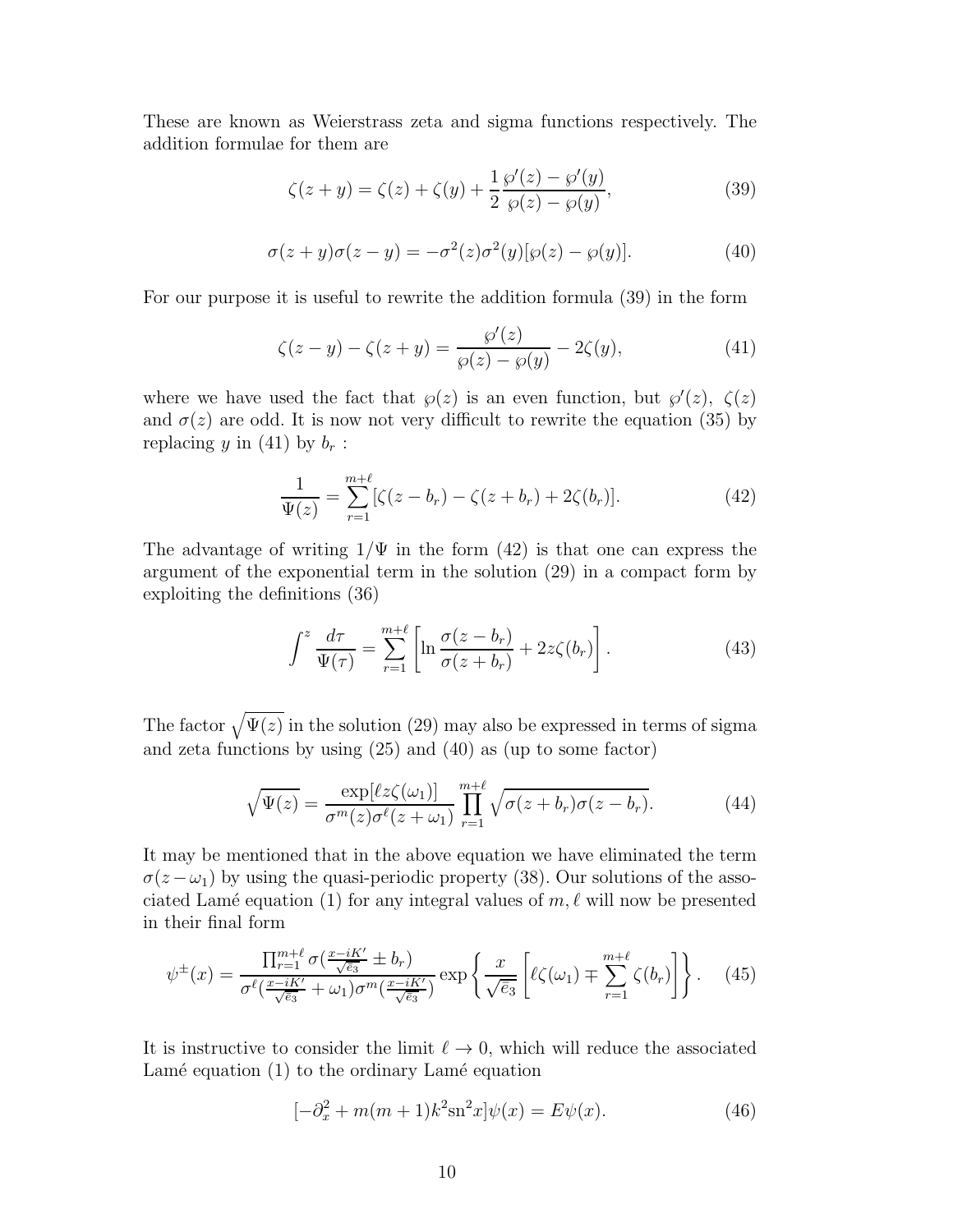The solution of (46) can be obtained from (45) in the limit  $\ell \to 0$ 

$$
\psi^{\pm}(x) = \frac{\prod_{r=1}^{m} \sigma\left(\frac{x-iK'}{\sqrt{\bar{e}_3}} \pm b_r\right)}{\sigma^m\left(\frac{x-iK'}{\sqrt{\bar{e}_3}}\right)} \exp\left[\mp \frac{x}{\sqrt{\bar{e}_3}} \sum_{r=1}^{m} \zeta(b_r)\right],\tag{47}
$$

which is exactly identical with the old result obtained for Lamé equation in Ref. [26]. Further, it may also be noted that the general solution (45) perfectly coincides with our previous results [7] for  $(m, \ell) = (1, 1)$  and  $(2, 1)$ . In the next section we will apply the supersymmetric transformations using generalized superpotentials based on the general solution (45).

## 3 Supersymmetric transformations

A simple technique to generate new Hamiltonians  $\widetilde{H}$  with known spectra from a given initial one  $H$  is the so-called supersymmetric quantum mechanics (SUSY QM) [9–16]. In this procedure the non-null action of a finite-order differential intertwining operator B such that

$$
\widetilde{H}B = BH \tag{48}
$$

onto the eigenfunctions of H provides those of  $\widetilde{H}$  (which in particular is valid for the physical eigenfunctions). In the modern approach to the subject the intertwining operator  $B$  is of  $k$ -th order, and its simplest variant involves  $k$ seed Schrödinger solutions of  $H$  associated to k different factorization energies, namely,

$$
Hu_i = \epsilon_i u_i,\tag{49}
$$

which are annihilated as well by  $B$ , i.e.,

$$
Bu_i = 0, \ i = 1, \dots, k. \tag{50}
$$

The new potential  $\tilde{V}(x)$  differs from the initial one  $V(x)$  by a term involving the Wronskian  $W(u_1, \ldots, u_k)$  of the k seed solutions in the way

$$
\tilde{V}(x) = V(x) - 2[\ln W(u_1, \dots, u_k)]''.
$$
\n(51)

It is worth to notice that this generalized approach to SUSY QM allows to surpass the typical restriction of the standard first-order version that the new levels have to be created below the ground state energy  $E_0$  of H. This is possible since the SUSY transformations can be implemented using either physical Schrödinger solutions (as it was typically done, e.g., through the use of the ground state) or non-physical ones [7].

The SUSY QM was applied for a long time to Hamiltonians with a discrete part of the spectrum (see e.g. the collection of articles in  $[10]$ ). Except by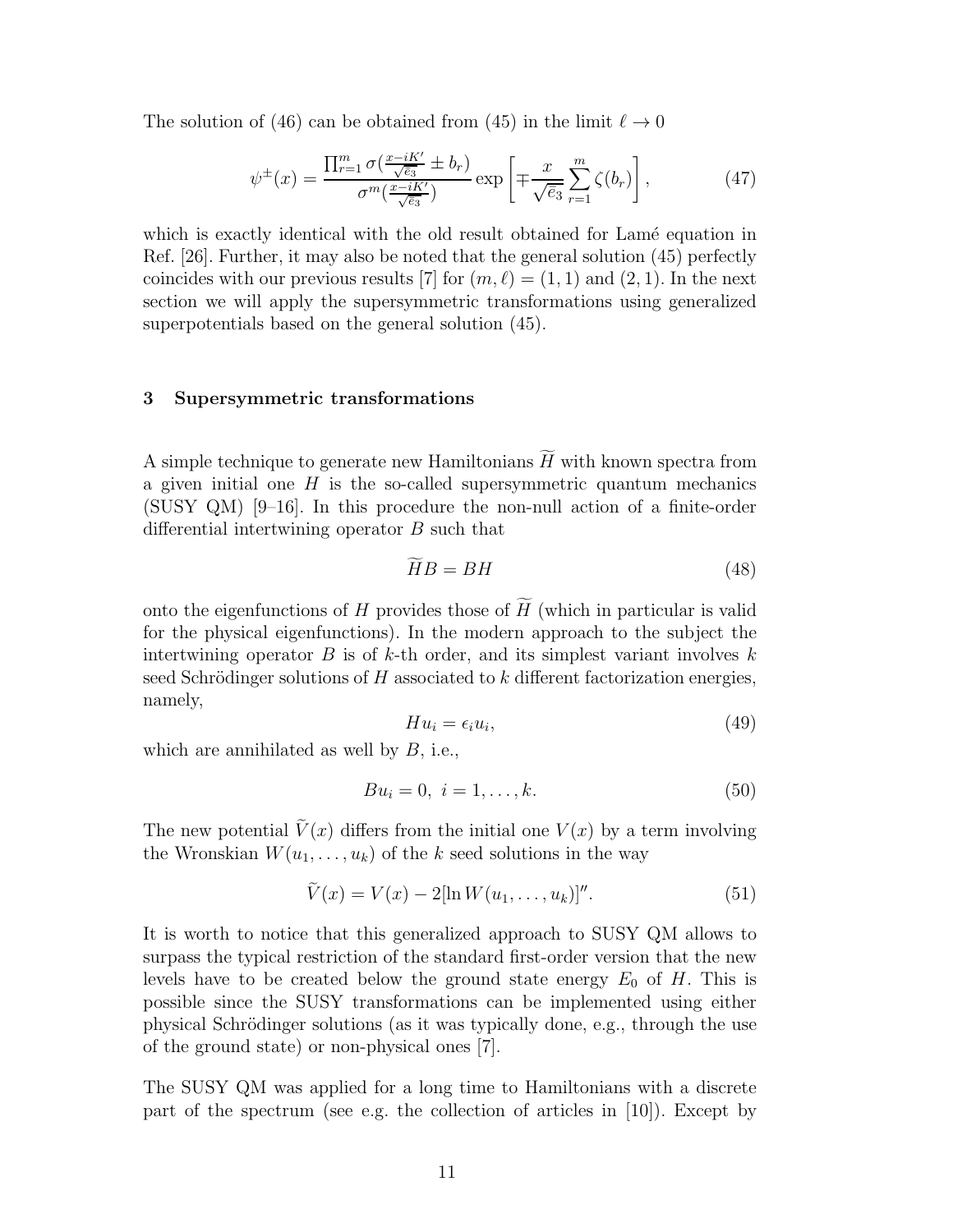few previous works [27], however, the SUSY transformations started to be implemented in a systematic way just recently to potentials which are periodic, specifically to the Lamé potentials of  $(46)$  [1, 17–24]. Similarly as for the non-periodic case, for the Lamé equation  $(46)$  the SUSY transformations were implemented first by using seed physical solutions (the band edge eigenfunctions of  $H$ ) [1, 17–19]. However, very soon it was understood that more general eigenfunctions of  $H$  (non-physical ones included) provide once again a generalized scheme [20–22]. In particular, it includes the possibility of generating either periodic or non-periodic (with periodicity defects) SUSY partner potentials, which depends on the use of Bloch solutions (47) or their general linear combinations for a fixed set of factorization energies.

Concerning the associated Lamé potentials  $(1)$ , the SUSY QM has been applied recently [7]. The treatment was restricted to first-order transformations, the parameter pair  $(m, \ell)$  taking the values  $(1, 1)$  and  $(2, 1)$ . In this paper we will implement the supersymmetric transformations to the associated Lamé potentials for any integer value of the pair  $(m, \ell)$ . For the sake of simplicity, we will restrict ourselves to first and second-order transformations.

### 3.1 First-order SUSY QM

Let us apply then the SUSY QM of first order to the associated Lamé potentials. We denote by  $u(x)$  the involved seed Schrödinger solution and by  $\epsilon$ the corresponding factorization energy. In order to avoid the singularities in  $V(x)$  we will suppose that  $\epsilon \leq E_0$ . This means that we need to know the exact information of the ground state in order to choose  $\epsilon$  appropriately. Fortunately this information is already available in the literature [1–3].

We will use in the first place any of the two Bloch solutions (45) as transformations functions, i,e., we take  $u(x) = \psi^{\pm}(x)$ . Therefore:

$$
[\ln u(x)]'' = \frac{m}{\operatorname{sn}^2(x - iK')} + \ell + \frac{\ell(2e_1^2 + e_2e_3)}{\bar{e}_3^2} \frac{\operatorname{sn}^2(x - iK')}{\operatorname{cn}^2(x - iK')} - \sum_{r=1}^{m+\ell} \frac{1}{\operatorname{sn}^2(x \pm \sqrt{\bar{e}_3} b_r - iK')}.
$$
(52)

By employing that  $k^2 \text{sn}^2(x - iK') = 1/\text{sn}^2 x$  and  $k^2 \text{cn}^2(x - iK') = -\text{dn}^2 x/\text{sn}^2 x$ one arrives to:

$$
[\ln u(x)]'' = mk^2 \operatorname{sn}^2 x + \ell - \frac{\ell(2e_1^2 + e_2 e_3)}{\bar{e}_3^2 \operatorname{dn}^2 x} - k^2 \sum_{r=1}^{m+\ell} \operatorname{sn}^2(x \pm \sqrt{\bar{e}_3} b_r). \tag{53}
$$

Thus, the periodic first-order SUSY partner potentials generated through the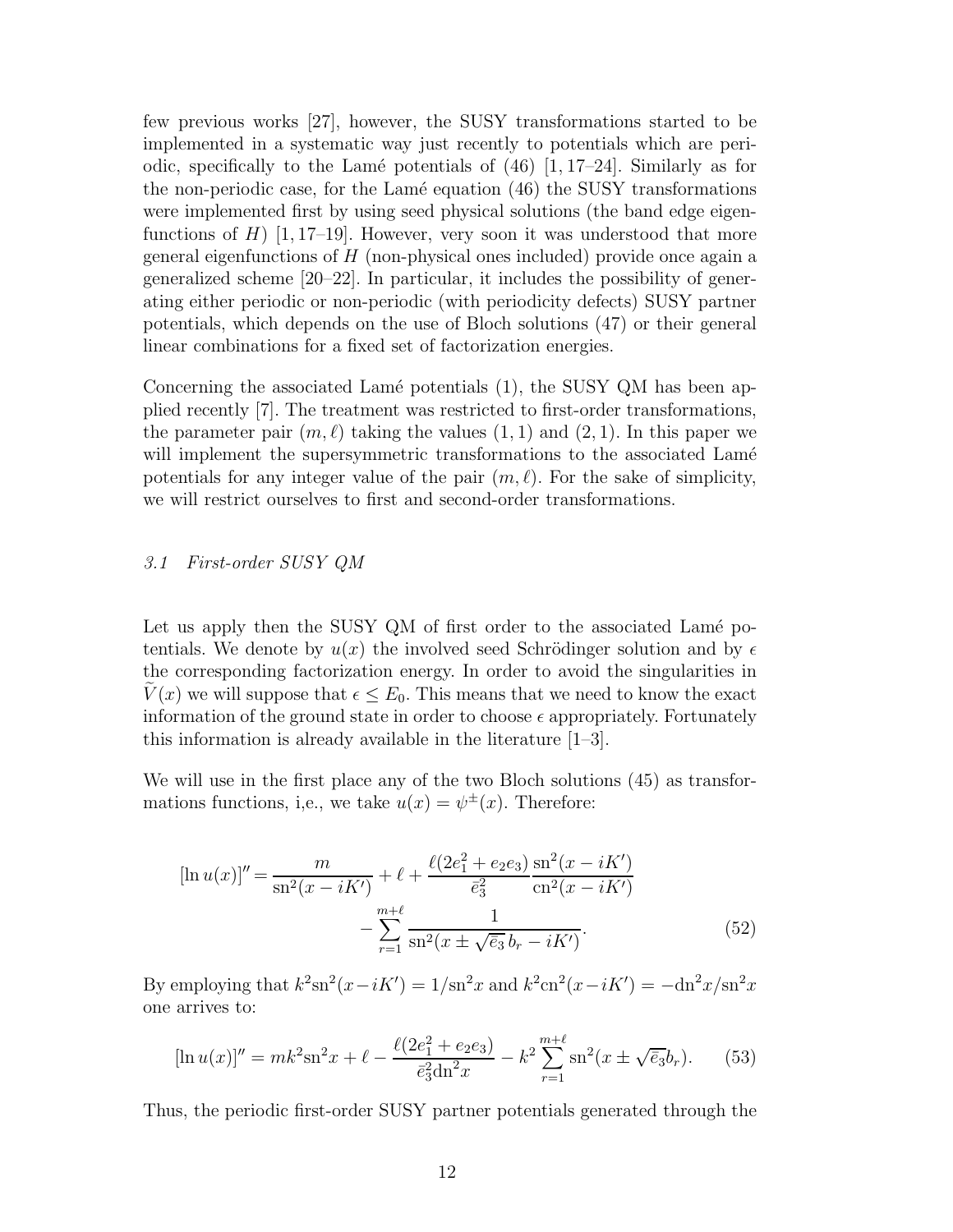Bloch solutions (45) become:

$$
\widetilde{V}_{\pm}(x) = m(m-1)k^2 \operatorname{sn}^2 x + \ell(\ell-1)k^2 \frac{\operatorname{cn}^2 x}{\operatorname{dn}^2 x} + 2k^2 \sum_{r=1}^{m+\ell} \operatorname{sn}^2(x \pm \sqrt{\overline{e}_3} b_r). \tag{54}
$$

Since the intertwining operator  $B$  transforms bounded Schrödinger solutions into bounded ones, unbounded into unbounded, etc., it turns out that the new potentials have exactly the same band spectrum as the associated Lamé potentials.

On the other hand, if we use as seed a nodeless linear combination of the two Bloch solutions (45) associated to a given factorization energy  $\epsilon \leq E_0$ ,

$$
u(x) = A\psi^{+}(x) + B\psi^{-}(x) = A\psi^{+}(x)\phi_{+}(x) = B\psi^{-}(x)\phi_{-}(x), \quad (55)
$$

where  $\lambda_+ = B/A$ ,  $\lambda_- = A/B$ , and

$$
\phi_{\pm}(x) = 1 + \lambda_{\pm} \frac{\psi_{\mp}(x)}{\psi_{\pm}(x)} = 1 + \lambda_{\pm} \prod_{r=1}^{m+\ell} \frac{\sigma(\frac{x-iK'}{\sqrt{\bar{e}_3}} \mp b_r)}{\sigma(\frac{x-iK'}{\sqrt{\bar{e}_3}} \pm b_r)} \exp\left[\frac{2x\zeta(b_r)}{\sqrt{\bar{e}_3}}\right],\tag{56}
$$

it turns out that the SUSY partners for the associated Lam´e potentials become now:

$$
\widetilde{V}^{np}(x) = \widetilde{V}_{\pm}(x) - 2[\ln \phi_{\pm}(x)]'',\tag{57}
$$

where  $\tilde{V}_+(x)$  are given by (54).

Let us notice that  $V^{np}(x)$  is non-periodic in the full real line, a behavior characterized specifically by the term  $[\ln \phi_{\pm}(x)]''$ . In fact, there is a periodicity defect in a finite region of  $x$ , but the potential acquires an asymptotic periodic behavior when we move far away of that domain. Let us remark that in the direct approach, even if we would know how to do it, it would be difficult to determine the spectrum of the Hamiltonians associated to the non-periodic potentials  $V^{np}(x)$ . However, due to its periodic behavior for large |x| and since the intertwining operator maps bounded Schrödinger solutions into bounded ones, unbounded into unbounded, etc., it turns out that the SUSY approach provides in a simple way the spectra of the new Hamiltonians, which contain the allowed energy bands of the initial associated Lamé potential. Moreover, it can be shown that  $1/u(x)$  is square-integrable, meaning that  $\tilde{V}^{np}(x)$  acquires an extra isolated bound state at  $\epsilon$ .

## 3.2 Second-order SUSY QM

Let us apply now the second-order SUSY QM by using two Bloch solutions of the form (45) associated to two different factorization energies  $\epsilon_1, \epsilon_2$ , where we denote by  $b_r$  and  $b'_r$  the corresponding constants. In order to avoid the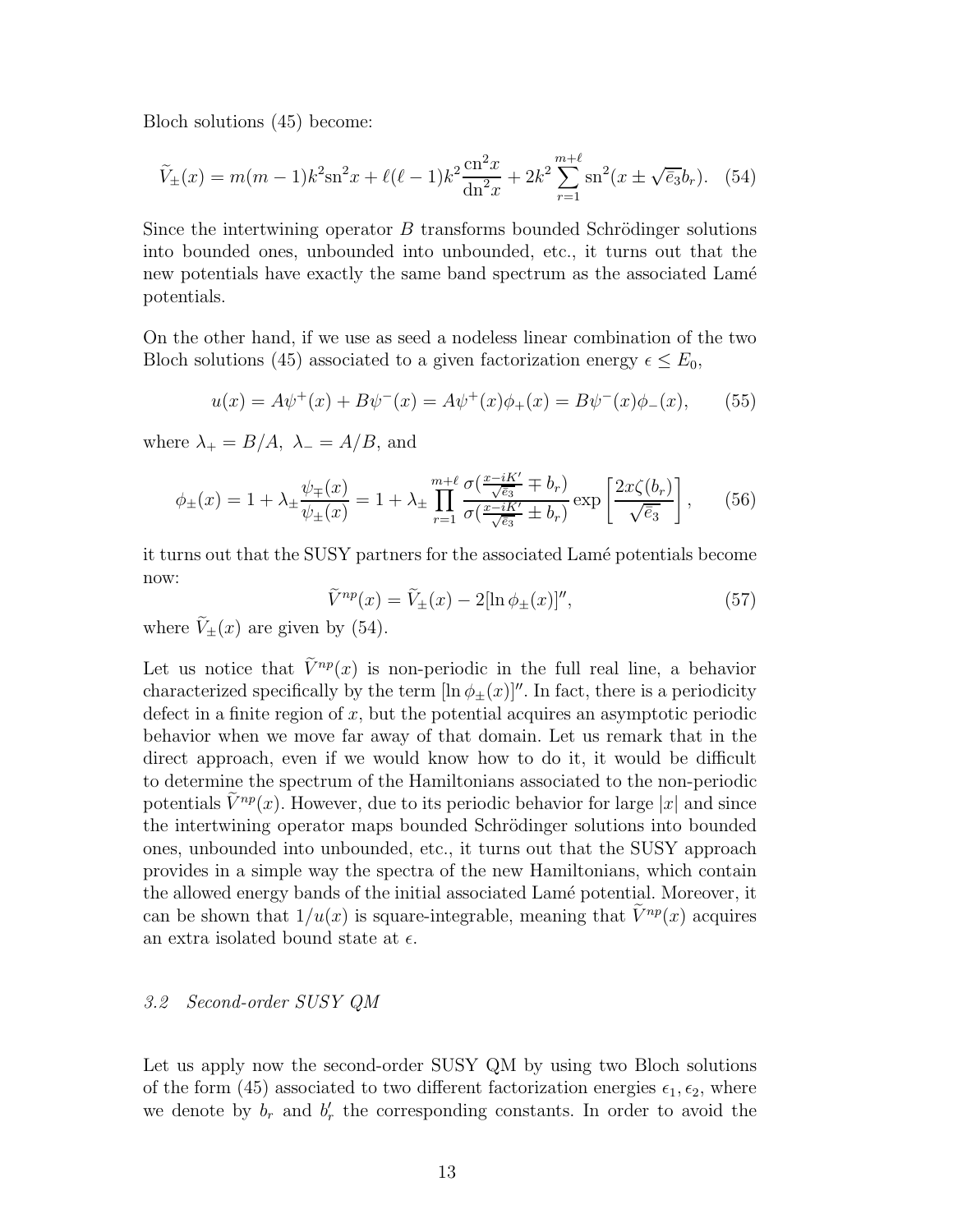zeros in the Wronskian, which would produce singularities in  $\tilde{V}(x)$ , we choose  $\epsilon_1, \epsilon_2$  to be in the same forbidden gap of H (for a concrete proof see [20]); this includes of course the possibility for both to be in the infinity gap below  $E_0$ but it allows as well to use solutions in finite gaps (above  $E_0$ ). Once again, this means that we will need information about the positions of the band edges, which will be taken from earlier works  $[1-3]$ . We will select, for definiteness both solutions with the upper signs; any other signs combination will lead essentially to the same expressions which will be derived below. Thus we take

$$
u_1(x) = \psi_1^+(x) = \frac{\prod_{r=1}^{m+\ell} \sigma(\frac{x-iK'}{\sqrt{\overline{e_3}}} + b_r)}{\sigma^{\ell}(\frac{x-iK'}{\sqrt{\overline{e_3}}} + \omega_1)\sigma^m(\frac{x-iK'}{\sqrt{\overline{e_3}}})} \exp\left\{\frac{x}{\sqrt{\overline{e_3}}} [\ell\zeta(\omega_1) - \sum_{r=1}^{m+\ell} \zeta(b_r)]\right\}
$$

$$
u_2(x) = \psi_2^+(x) = \frac{\prod_{r=1}^{m+\ell} \sigma(\frac{x-iK'}{\sqrt{\overline{e_3}}} + b'_r)}{\sigma^{\ell}(\frac{x-iK'}{\sqrt{\overline{e_3}}} + \omega_1)\sigma^m(\frac{x-iK'}{\sqrt{\overline{e_3}}})} \exp\left\{\frac{x}{\sqrt{\overline{e_3}}} [\ell\zeta(\omega_1) - \sum_{r=1}^{m+\ell} \zeta(b'_r)]\right\} (58)
$$

An appropriate expression for the Wronskian reads:

$$
W(u_1, u_2) = g(x) u_1(x) u_2(x), \quad g(x) = \left[ \ln \left( \frac{u_2}{u_1} \right) \right]', \tag{59}
$$

where, by using the previous formulae for  $u_1(x)$ ,  $u_2(x)$ , it can be shown that:

$$
g(x) = \frac{1}{\sqrt{\bar{e}_3}} \sum_{r=1}^{m+\ell} \left[ \zeta \left( \frac{x - iK'}{\sqrt{\bar{e}_3}} + b'_r \right) - \zeta (b'_r) - \zeta \left( \frac{x - iK'}{\sqrt{\bar{e}_3}} + b_r \right) + \zeta (b_r) \right] (60)
$$

Thus, the modification to the potential is given by:

$$
[\ln W(u_1, u_2)]'' = (\ln g)'' + (\ln u_1)'' + (\ln u_2)''
$$
  
=  $(\ln g)'' + 2mk^2 \operatorname{sn}^2 x + 2\ell - 2 \frac{\ell(2e_1^2 + e_2e_3)}{e_3^2 \operatorname{dn}^2 x}$   
 $-k^2 \sum_{r=1}^{m+\ell} \left[ \operatorname{sn}^2(x + \sqrt{e_3}b_r) + \operatorname{sn}^2(x + \sqrt{e_3}b_r') \right],$  (61)

where we have used (53) to simplify this expression. Finally, the periodic second-order SUSY partner potential  $V(x)$  of  $V(x)$  is given by:

$$
\tilde{V}(x) = m(m-3)k^{2} \operatorname{sn}^{2} x + \ell(\ell-3)k^{2} \frac{\operatorname{cn}^{2} x}{\operatorname{dn}^{2} x} + 2k^{2} \sum_{r=1}^{m+\ell} \left[ \operatorname{sn}^{2}(x + \sqrt{\overline{e}_{3}}b_{r}) + \operatorname{sn}^{2}(x + \sqrt{\overline{e}_{3}}b_{r}') \right] - 2(\ln g)''.
$$
\n(62)

On the other hand, if we use as seeds two general linear combinations of the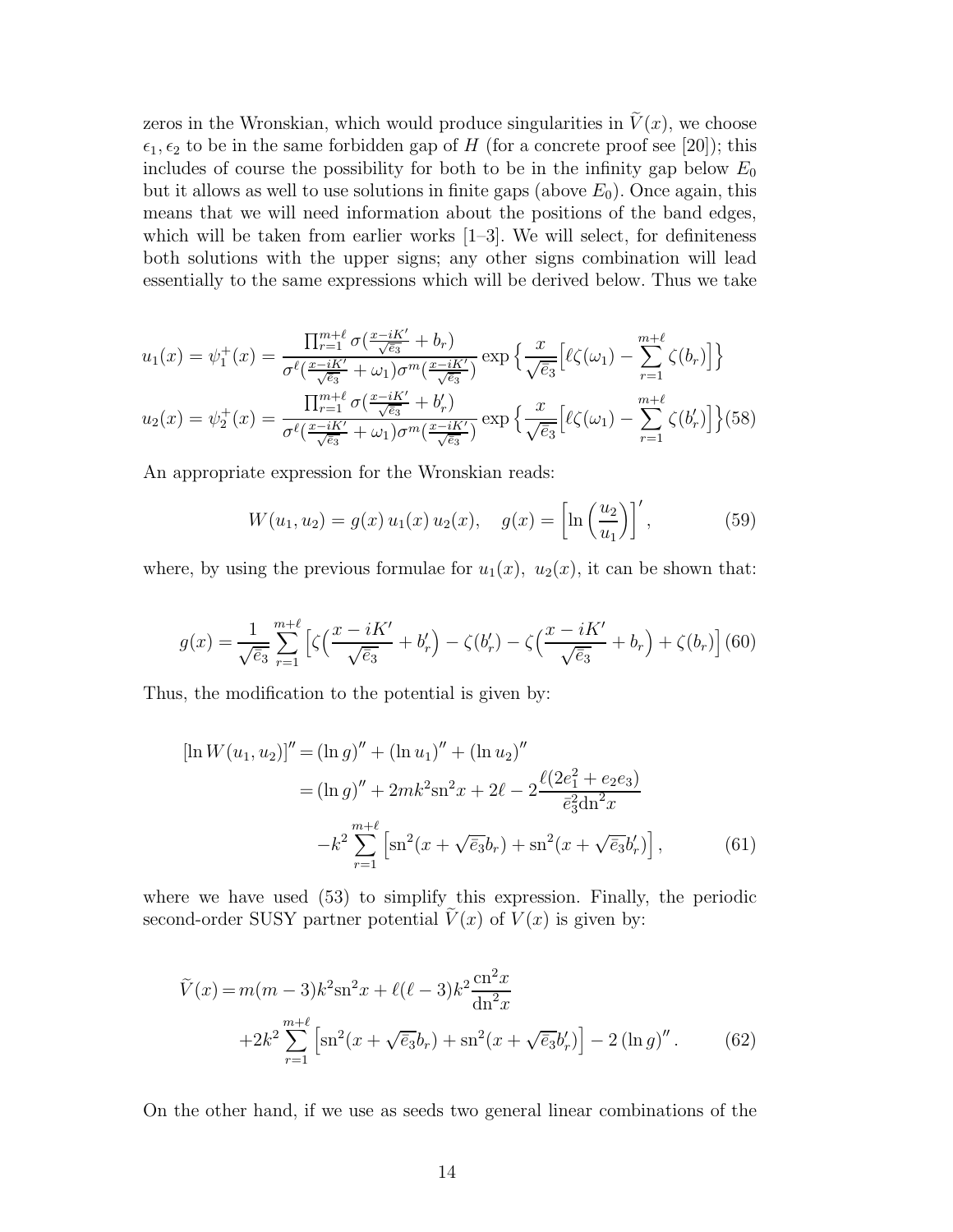Bloch solutions associated to  $\epsilon_1$ ,  $\epsilon_2$ , which up to unimportant constant factors can be expressed as

$$
u_1(x) = \psi_1^+ + \lambda_1 \psi_1^- = \psi_1^+ \phi_1^+, \qquad u_2(x) = \psi_2^+ + \lambda_2 \psi_2^- = \psi_2^+ \phi_2^+, \tag{63}
$$

where

$$
\phi_1^+ = 1 + \lambda_1 \frac{\psi_1^-}{\psi_1^+} = 1 + \lambda_1 \prod_{r=1}^{m+\ell} \frac{\sigma(\frac{x - iK'}{\sqrt{\bar{e}_3}} - b_r)}{\sigma(\frac{x - iK'}{\sqrt{\bar{e}_3}} + b_r)} \exp\left[\frac{2x\zeta(b_r)}{\sqrt{\bar{e}_3}}\right],
$$
  

$$
\phi_2^+ = 1 + \lambda_2 \frac{\psi_2^-}{\psi_2^+} = 1 + \lambda_2 \prod_{r=1}^{m+\ell} \frac{\sigma(\frac{x - iK'}{\sqrt{\bar{e}_3}} - b'_r)}{\sigma(\frac{x - iK'}{\sqrt{\bar{e}_3}} + b'_r)} \exp\left[\frac{2x\zeta(b'_r)}{\sqrt{\bar{e}_3}}\right],
$$
(64)

we will arrive at non-periodic second-order SUSY partner potentials. Indeed, a convenient expression for the Wronskian reads:

$$
W(u_1, u_2) = u_1 u_2 g^{np} = \psi_1^+ \psi_2^+ \phi_1^+ \phi_2^+ g^{np}, \tag{65}
$$

where

$$
g^{np} = \left[\ln\left(\frac{u_2}{u_1}\right)\right]' = \left[\ln\left(\frac{\psi_2^+}{\psi_1^+}\right)\right]' + \left[\ln\left(\frac{\phi_2^+}{\phi_1^+}\right)\right]' = g + \left[\ln\left(\frac{\phi_2^+}{\phi_1^+}\right)\right]',\tag{66}
$$

with g given by  $(60)$ . The modification of the potential is thus given by:

$$
[\ln W(u_1, u_2)]'' = [\ln (g\psi_1^+ \psi_2^+)]'' + [\ln (\phi_1^+ \phi_2^+ \frac{g^{np}}{g})]''.
$$
 (67)

With this equation it is simple to see that the non-periodic second-order SUSY partner of the associated Lamé potential becomes:

$$
\widetilde{V}^{np}(x) = \widetilde{V}(x) - 2\left[\ln\left(\phi_1^+ \phi_2^+ \frac{g^{np}}{g}\right)\right]''\,,\tag{68}
$$

where  $\tilde{V}(x)$  is given by (62). Let us notice that this part of  $\tilde{V}^{np}(x)$  coincides with the periodic second-order SUSY partner potential previously derived. The non-periodicity in  $\tilde{V}^{np}(x)$  is produced by the second term in the RHS of equation (68), but now this term is more involved than in the first-order case. However, the general behavior of  $\tilde{V}^{np}(x)$  is quite similar, i.e., there is a finite region in the x-domain in which a periodicity defect is produced. Hence, similar to the case for first-order SUSY we have obtained a potential, which is asymptotically periodic. It is worth to mention that the spectrum of  $\tilde{V}^{np}(x)$  contains again the allowed energy bands of the initial associated Lamé potential, but now there will be two extra bound states at  $\epsilon_1$ ,  $\epsilon_2$  which could be interesting for physical applications.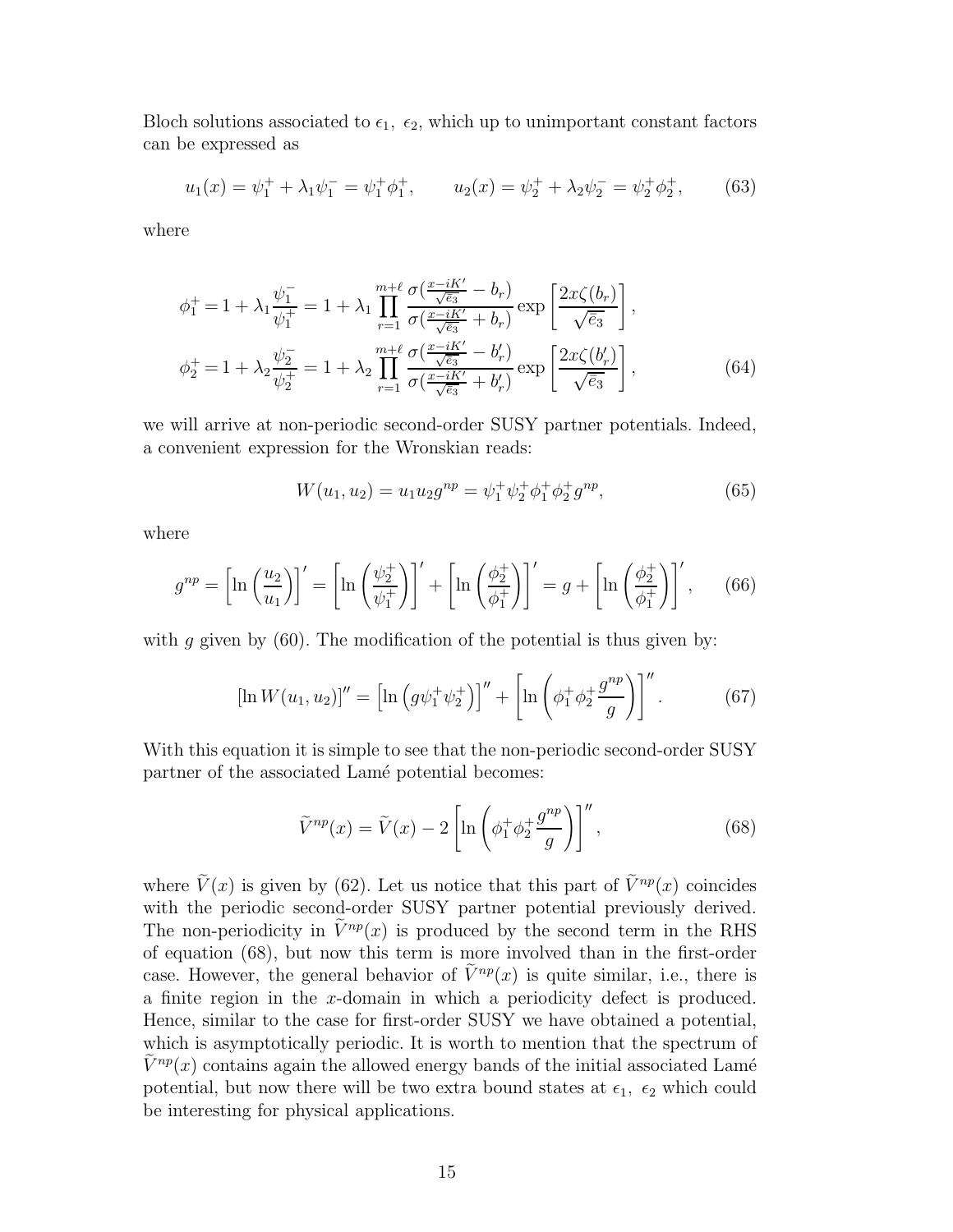

Fig. 1. Periodic first-order SUSY partner potential  $\widetilde{V}_+(x)$  (black curve) isospectral to the associated Lamé potential (gray curve) with  $m = 3, \ell = 1, k^2 = 0.95$ , generated by using the Bloch solution  $u(x) = \psi^+(x)$  with  $\epsilon = 4.75$ .

## 4 Applications

In a previous paper  $[7]$  we have found solutions of the stationary Schrödinger equation with an arbitrary energy (either physical or non-physical) for the associated Lamé potentials, the pair  $(m, \ell)$  taking the values  $(1, 1)$  and  $(2, 1)$ . We applied there also the first-order SUSY techniques in order to generate new potentials with known spectra. Here, we will illustrate our previous general results with a different case characterized by  $(m, \ell) = (3, 1)$ . For this associated Lamé potential explicit expressions for some band-edge eigenfunctions and eigenvalues are known  $[3]^2$ :

$$
\psi_{(1)} = \text{cn } x \, \text{dn}^2 x, \qquad E_1 = 1 + 4k^2,
$$
  
\n
$$
\psi_{(2)} = \text{sn } x \, \text{dn}^2 x, \qquad E_2 = 1 + 9k^2,
$$
  
\n
$$
\psi_{(3,8)} = \frac{\text{sn } x \, \text{cn } x}{\text{dn } x} \left[ \text{sn}^2 x - \frac{1}{5k^2} \left( k^2 + 3 \pm \sqrt{k^4 - 9k^2} \right) \right],
$$
  
\n
$$
E_{3,8} = 10 + 2k^2 \mp 2\sqrt{k^4 - 9k^2}.
$$

Three other band edge eigenfunctions can be given:

$$
\psi_{(i)} = \frac{\text{sn}^4 x}{\text{dn } x} - \frac{(9k^2 + 16 - E_i)}{10k^2} \frac{\text{sn}^2 x}{\text{dn } x} + \frac{E_i^2 - 2(5k^2 + 18)E_i + 9k^4 + 156k^2 + 320}{15k^4 \text{dn } x}
$$

<sup>&</sup>lt;sup>2</sup> We will denote here by  $\psi_{(i)}$  the band edge eigenfunctions to distinguish them from the solutions used in the SUSY transformations. Some mistakes in the ordering of levels in Ref. [3] have been corrected here.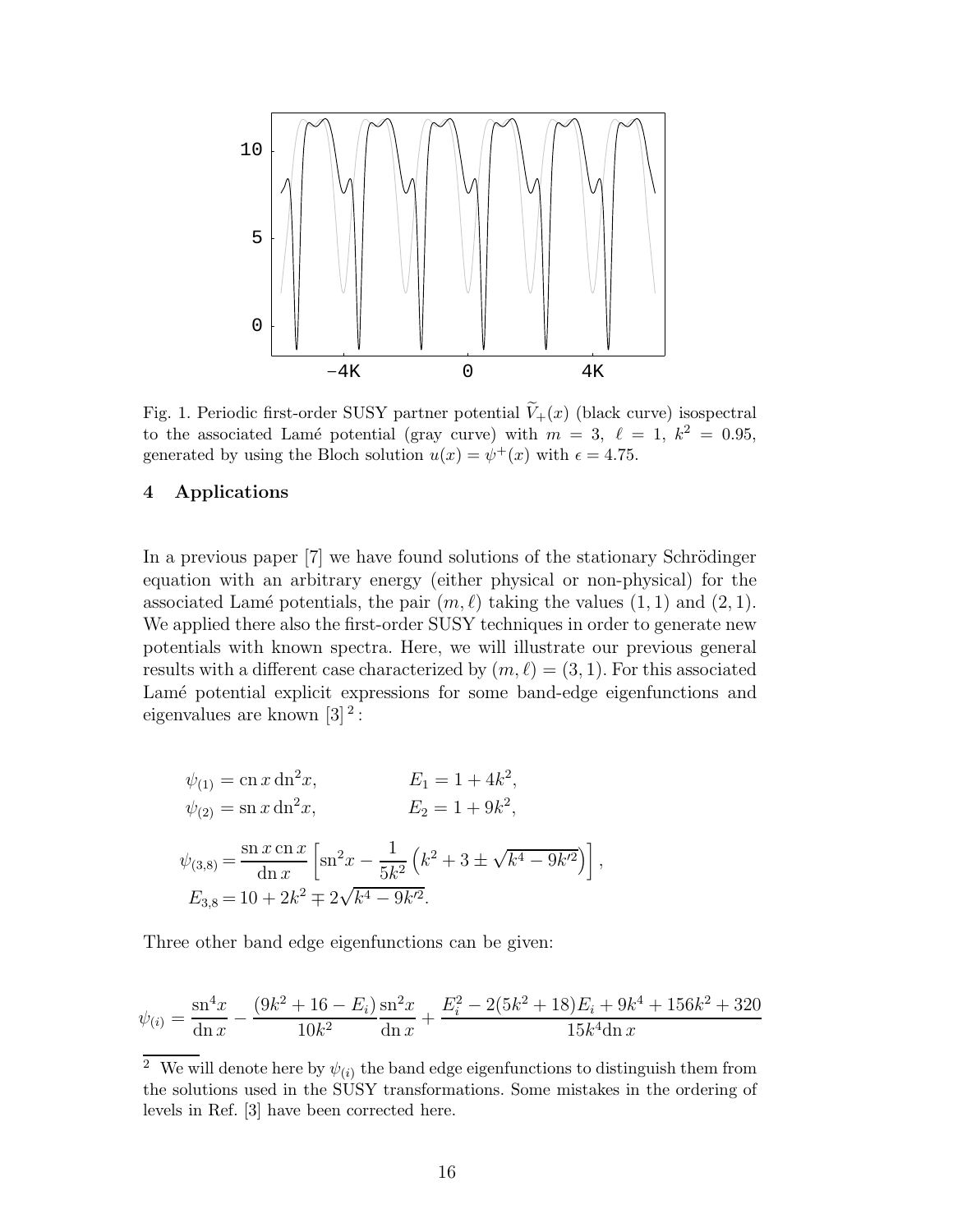where the eigenvalues  $E_i$ ,  $i = 0, 4, 7$  are the ordered roots of the cubic equation:

 $= 0$ 

 $E^3$ 

$$
3 - (11k^{2} + 20)E^{2} + (19k^{4} + 216k^{2} + 64)E - (9k^{6} + 388k^{4} + 448k^{2})
$$
  

$$
10
$$
  

$$
5
$$
  

$$
0
$$
  

$$
0
$$
  

$$
0
$$
  

$$
0
$$
  

$$
0
$$
  

$$
0
$$
  

$$
0
$$
  

$$
0
$$
  

$$
0
$$
  

$$
0
$$
  

$$
0
$$
  

$$
0
$$
  

$$
0
$$
  

$$
0
$$
  

$$
0
$$
  

$$
0
$$
  

$$
0
$$
  

$$
0
$$
  

$$
0
$$
  

$$
0
$$
  

$$
0
$$
  

$$
0
$$
  

$$
0
$$
  

$$
0
$$
  

$$
0
$$
  

$$
0
$$
  

$$
0
$$
  

$$
0
$$
  

$$
0
$$
  

$$
0
$$
  

$$
0
$$
  

$$
0
$$
  

$$
0
$$
  

$$
0
$$
  

$$
0
$$
  

$$
0
$$
  

$$
0
$$
  

$$
0
$$
  

$$
0
$$
  

$$
0
$$
  

$$
0
$$
  

$$
0
$$
  

$$
0
$$
  

$$
0
$$
  

$$
0
$$
  

$$
0
$$
  

$$
0
$$
  

$$
0
$$
  

$$
0
$$
  

$$
0
$$
  

$$
0
$$
  

$$
0
$$
  

$$
0
$$
  

$$
0
$$
  

$$
0
$$
  

$$
0
$$
  

$$
0
$$
  

$$
0
$$
  

$$
0
$$
  

$$
0
$$
  

Fig. 2. Non-periodic first-order SUSY partner  $\widetilde{V}^{np}(x)$  (black curve) of the associated Lamé potential (gray curve) for  $m = 3$ ,  $\ell = 1$ ,  $k^2 = 0.95$ , which was generated by using  $u(x) = \psi^+(x) + \psi^-(x)$  with  $\epsilon = 4.75$ . The new Hamiltonian  $\tilde{H}^{np}$  has an extra bound state precisely at  $\epsilon = 4.75$ .

Our first task is to evaluate four constants  $a_1, a_2, a_3, a_4$  (note that  $m + \ell = 4$ ) in (23), where without loss of generality, we choose  $a_0 = 1$ . Let us first write down the basic elements  $f_i$  for  $m = 3, \ell = 1$  from (11-13)

$$
f_0(\rho) = \bar{e}_3 \rho(\rho - 3)(2\rho - 3), \quad f_1(\rho) = 2(\rho - 1)\{3e_1[4 - (\rho - 1)^2] - \tilde{E}\}, \tag{69}
$$

$$
f_2(\rho) = \bar{e}_2(\rho - 4)(\rho + 3)(2\rho - 1), \qquad \tilde{E} = \bar{e}_3(E - 2) + 12e_3. \tag{70}
$$

Note that the two constants  $a_1, a_2$  have to be determined from (15)

$$
a_1 = -\frac{F_1}{f_0(1)}, \qquad a_2 = \frac{F_2}{f_0(1)f_0(2)}, \tag{71}
$$

while the remaining two are to be computed from (22)

$$
a_3 = -\frac{D_1 f_2(2)}{D_2} a_2, \qquad a_4 = \frac{D_0 f_2(2) f_2(3)}{D_2}.
$$
 (72)

Now from  $(16)$ , one may write quite straightforwardly the  $F_i$ 's

$$
F_1 = f_1(0), \qquad F_2 = \left| \frac{f_1(1) \ f_2(0)}{f_0(1) \ f_1(0)} \right|,
$$
\n(73)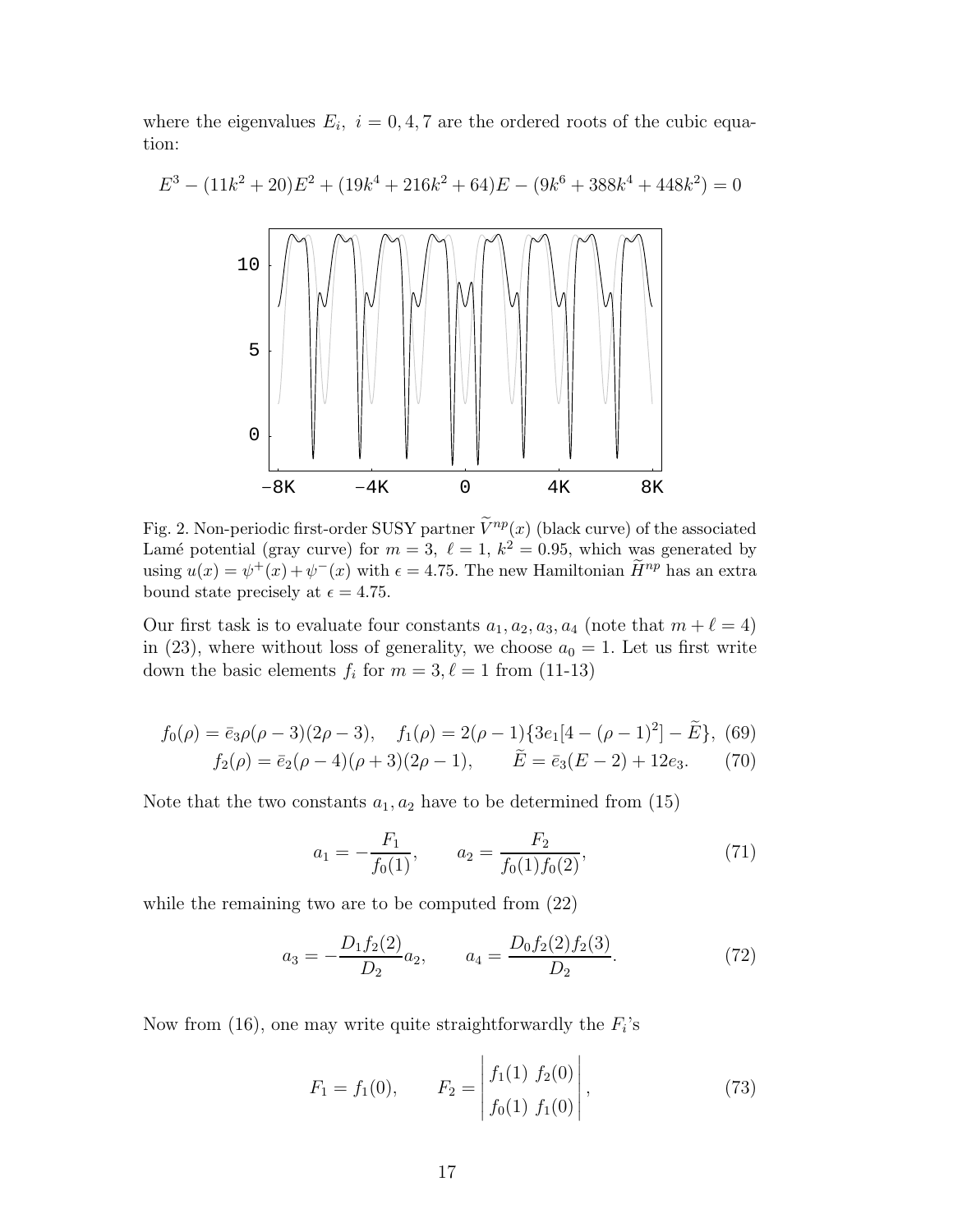and to obtain the  $D_i$ 's we need

$$
F_5 = \begin{vmatrix} f_1(4) & f_2(3) & 0 & 0 & 0 \ f_0(4) & f_1(3) & f_2(2) & 0 & 0 \ 0 & f_0(3) & f_1(2) & f_2(1) & 0 \ 0 & 0 & f_0(2) & f_1(1) & f_2(0) \ 0 & 0 & 0 & f_0(1) & f_1(0) \end{vmatrix}.
$$
 (74)

Then the final quantities are

$$
D_0 = [\text{minor of } F_5 \text{ in } F_5] = 1,\tag{75}
$$

$$
D_1 = [\text{minor of } F_4 \text{ in } F_5] = f_1(4),\tag{76}
$$

$$
D_2 = \text{[minor of } F_3 \text{ in } F_5 \text{]} = \begin{vmatrix} f_1(4) & f_2(3) \\ f_0(4) & f_1(3) \end{vmatrix} . \tag{77}
$$

Finally, using the ingredients (69-77) we obtain

$$
a_0 = 1, \qquad a_1 = \frac{9e_1 - \tilde{E}}{\bar{e}_3}, \qquad a_2 = \frac{6\bar{e}_2}{\bar{e}_3},
$$

$$
a_3 = -\frac{45(\tilde{E} + 15e_1)\bar{e}_2^2}{(\tilde{E}^2 + 15e_1\tilde{E} + 25\bar{e}_2\bar{e}_3)\bar{e}_3}, \qquad a_4 = \frac{225\,\bar{e}_2^3}{(\tilde{E}^2 + 15e_1\tilde{E} + 25\bar{e}_2\bar{e}_3)\bar{e}_3}.\tag{78}
$$

We employ these coefficients then to find the roots  $c_r, r = 1, \ldots, 4$  of the fourth-order equation

$$
\sum_{r=0}^{4} a_r \left(\frac{e_1 - t}{\bar{e}_2}\right)^r = 0,
$$
\n(79)

which can be analytically determined, but their explicit expression is too involved to be shown here. These roots are used then to invert the transcendental equation  $\wp(b_r) = c_r$  to determine the  $b_r$ 's (with the restriction  $\Psi'|_{z=b_r} > 0$ ), which are thus inserted in the explicit expressions for  $\psi^{\pm}(x)$ . Finally, the resulting Bloch solutions can be used, either directly or in the corresponding Wronskian, to derive the periodic SUSY partner potentials  $V_{\pm}(x)$  of (54) or  $\tilde{V}(x)$  of (62). On the other hand, different linear combinations of kind (55) or (63) can be used to derive the potentials  $\tilde{V}^{np}(x)$  of (57) or (68) which have periodicity defects. The final results of these procedures are illustrated in figures below. In the four figures we show in gray the original associated Lamé potential for  $m = 3$ ,  $\ell = 1$ ,  $k^2 = 0.95$ . In figure 1 we show as well in black one of its periodic first-order SUSY partners generated through a Bloch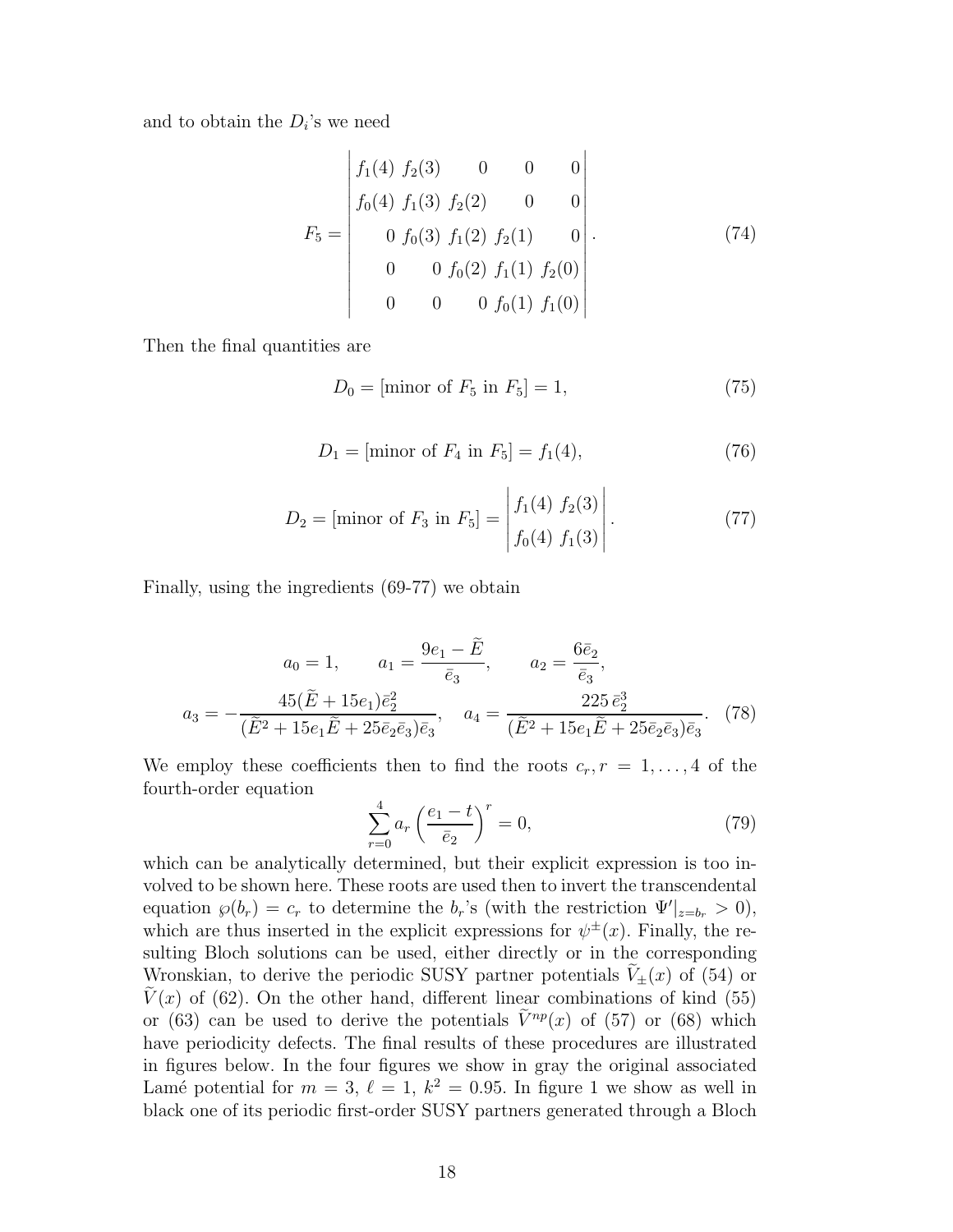solution with  $\epsilon = 4.75$  while in Figure 2 it is illustrated one of its non-periodic partners for the same  $\epsilon$ , which is lesser than but close to the lowest band edge  $E_0 = 4.79991$ . On the other hand, in figures 3 and 4 we have drawn similar graphs (black curves) for the corresponding second-order SUSY partners, periodic and non-periodic respectively. For the periodic case (Figure 3) we have used two Bloch solutions  $u_1(x) = \psi_1^+(x)$ ,  $u_2(x) = \psi_2^+(x)$  associated to the pair of factorization energies  $\epsilon_1 = 9.4$ , and  $\epsilon_2 = 9.5$  which are in the first finite energy gap (4.8, 9.55). For the non-periodic case we have used the same pair of factorization energies, with linear combinations  $u_1(x) = \psi_1^+(x) + \psi_1^-(x)$  and  $u_2(x) = \psi_2^+(x) - 2\psi_2^-(x)$ . In both non-periodic cases the periodicity defects are clearly detected.



Fig. 3. Periodic second-order SUSY partner potential  $\widetilde{V}(x)$  (black curve) isospectral to the associated Lamé potential (gray curve) with  $m = 3$ ,  $\ell = 1$ ,  $k^2 = 0.95$ , generated by using  $\epsilon_1 = 9.4$ ,  $u_1(x) = \psi_1^+(x)$  and  $\epsilon_2 = 9.5$ ,  $u_2(x) = \psi_2^+(x)$ .

### 5 Conclusions

In this article we have shown, by finding explicitly the two solutions of Bloch type associated to the stationary Schrödinger equation for an arbitrary value of the energy, that the associated Lam´e potentials for any integer values of the parameter pairs  $(m, \ell)$  are exactly solvable. This point is clarifying because in most of the works concerning Schrödinger equation with periodic potentials typically one looks for just the band edge eigenfunctions, thus inducing the idea that these solutions are the only ones which could be analytically determined. The solved problem is very important for implementing the supersymmetric transformations, of first or higher order, since the non-physical Schrödinger solutions can be used as seeds to generate new exactly solvable potentials. Consequently, we have generated in this way potentials which are either strictly isospectral to the initial one or with some isolated bound states embedded at the energy gaps of the initial Hamiltonian. The arising of these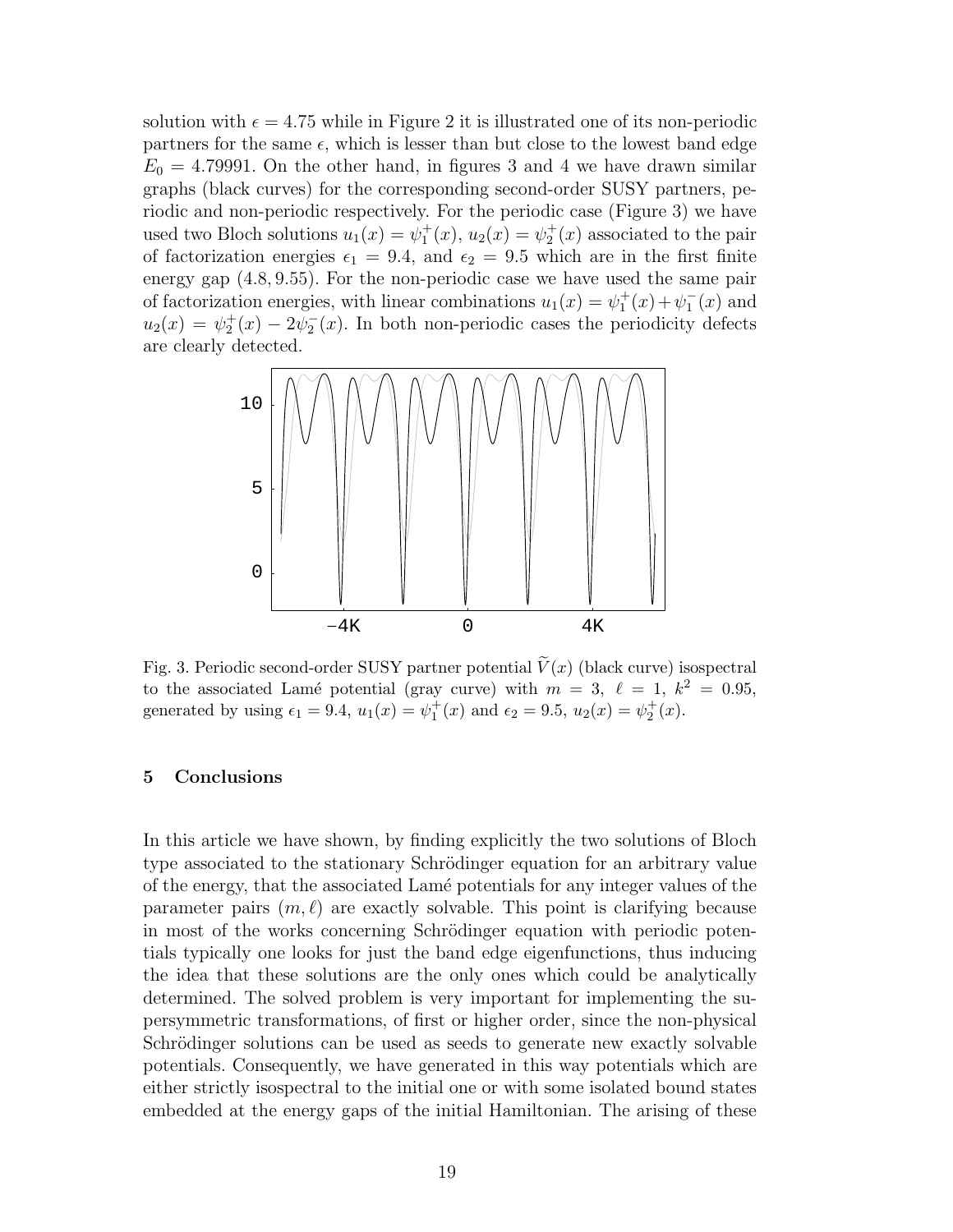

Fig. 4. Non-periodic second-order SUSY partner  $\tilde{V}^{np}(x)$  (black curve) of the associated Lamé potential (gray curve) with  $m = 3$ ,  $\ell = 1$ ,  $k^2 = 0.95$ , which was generated by using  $\epsilon_1 = 9.4$ ,  $\underline{u}_1(x) = \psi_1^+(x) + \psi_1^-(x)$  and  $\epsilon_2 = 9.5$ ,  $u_2(x) = \psi_2^+(x) - 2\psi_2^-(x)$ . The Hamiltonian  $\widetilde{H}^{np}$  has the same band spectrum as the initial associated Lamé potential plus two isolated bound states at  $\epsilon_1$  and  $\epsilon_2$ .

two different kinds of spectra for the new potentials depends on either we choose as seeds directly the Bloch solutions or general linear combinations for the chosen factorization energies. The potentials with bound states embedded into the finite gaps may be interesting for physical applications since the corresponding levels could work as auxiliary transition energies for the electron to jump easier between allowed bands.

## Acknowledgment

This work was partially supported by the post-doctoral grant of AG (No. 0000147287) from the Spanish Ministry of Foreign Affairs. DJFC acknowledges the support of Conacyt (project No. 49253). The authors acknowledge the warm hospitality at Department of Theoretical Physics, Atomic and Optics, University of Valladolid, Spain, where this work was finished. AG acknowledges City College authorities for study leave.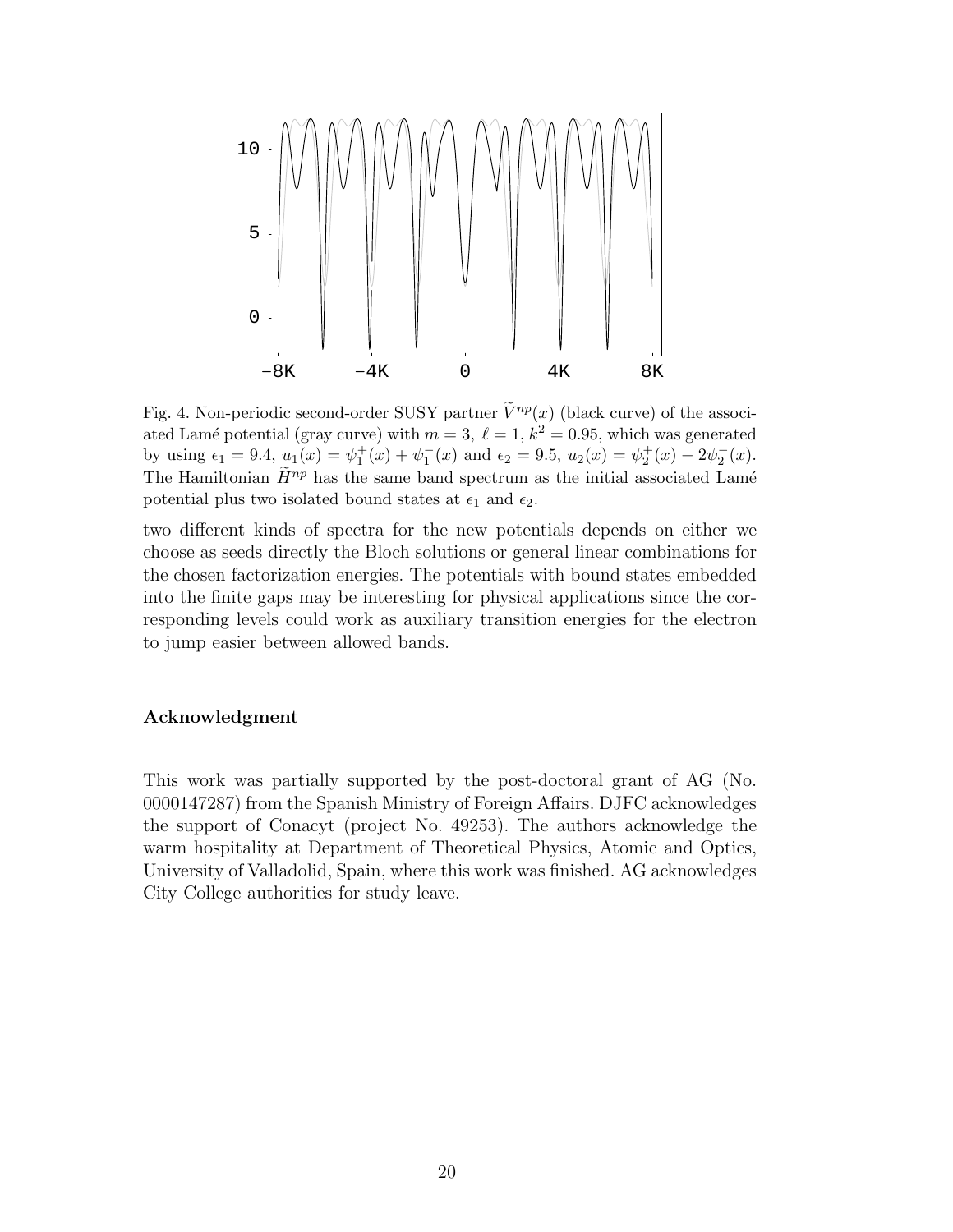# A Appendix

In the following we will provide a short introduction about elliptic functions (for more details, see [28,29]). Three Jacobian elliptic functions are defined by

 $\operatorname{sn}(x, k) = \sin \varphi$ ,  $\operatorname{cn}(x, k) = \cos \varphi$ ,  $\operatorname{dn}(x, k) = d\varphi/dx$ , (A.1)

where amplitude function  $\varphi(z, k)$  is defined by the integral

$$
z(\varphi, k) = \int_0^{\varphi} \frac{d\tau}{\sqrt{1 - k^2 \sin^2 \tau}}.
$$
 (A.2)

The square of the real number  $k$  is called elliptic modulus parameter and  $k^2 \in (0,1)$ .  $k'^2 = 1 - k^2$  is called complementary modulus parameter. For simplicity, in the text we suppress the explicit modular dependence and write sn x, cn x, dn x, etc. These are doubly periodic functions of periods  $4K, 2iK'$ ;  $4K, 4iK'$  and  $2K, 4iK'$  respectively, where the quarter-periods K and K' are the real numbers given by

$$
K(k) \equiv K = z(\pi/2, k), \qquad K'(k) \equiv K' = K(k').
$$
 (A.3)

 $K$  is called complete elliptic integral of second kind. Some relevant relations are

$$
\operatorname{sn}(x+K) = \frac{\operatorname{cn} x}{\operatorname{dn} x}, \quad \operatorname{cn}(x+K) = -k'\frac{\operatorname{sn} x}{\operatorname{dn} x}, \quad \operatorname{dn}(x+K) = \frac{k'}{\operatorname{dn} x}, \quad \text{(A.4)}
$$

$$
\operatorname{sn}(x + 2K) = -\operatorname{sn} x
$$
,  $\operatorname{cn}(x + 2K) = -\operatorname{cn} x$ ,  $\operatorname{dn}(x + 2K) = \operatorname{dn} x$ , (A.5)

$$
\mathrm{sn}(x+iK') = \frac{1}{k\mathrm{sn}\,x}, \quad \mathrm{cn}(x+iK') = -\frac{i}{k}\frac{\mathrm{dn}\,x}{\mathrm{sn}\,x}, \quad \mathrm{dn}(x+iK') = -i\frac{\mathrm{cn}\,x}{\mathrm{sn}\,x}, \ (A.6)
$$

$$
sn2x + cn2x = 1, \t dn2x + k2sn2x = 1,
$$
 (A.7)

and the rules of differentiation are

 $\sin x = \csc x \, \mathrm{dn} \, x$ ,  $\csc x = -\sin x \, \mathrm{dn} \, x$ ,  $\sin x = -k^2 \sin x \, \mathrm{cn} \, x$ . (A.8)

Weierstrass elliptic function  $\wp(z; g_2, g_3) \equiv \wp(z)$  is defined by

$$
\wp(z) = \frac{1}{z^2} + \sum_{m,n'} \left[ \frac{1}{(z - 2m\omega - 2n\omega')^2} - \frac{1}{(2m\omega + 2n\omega')^2} \right],
$$
 (A.9)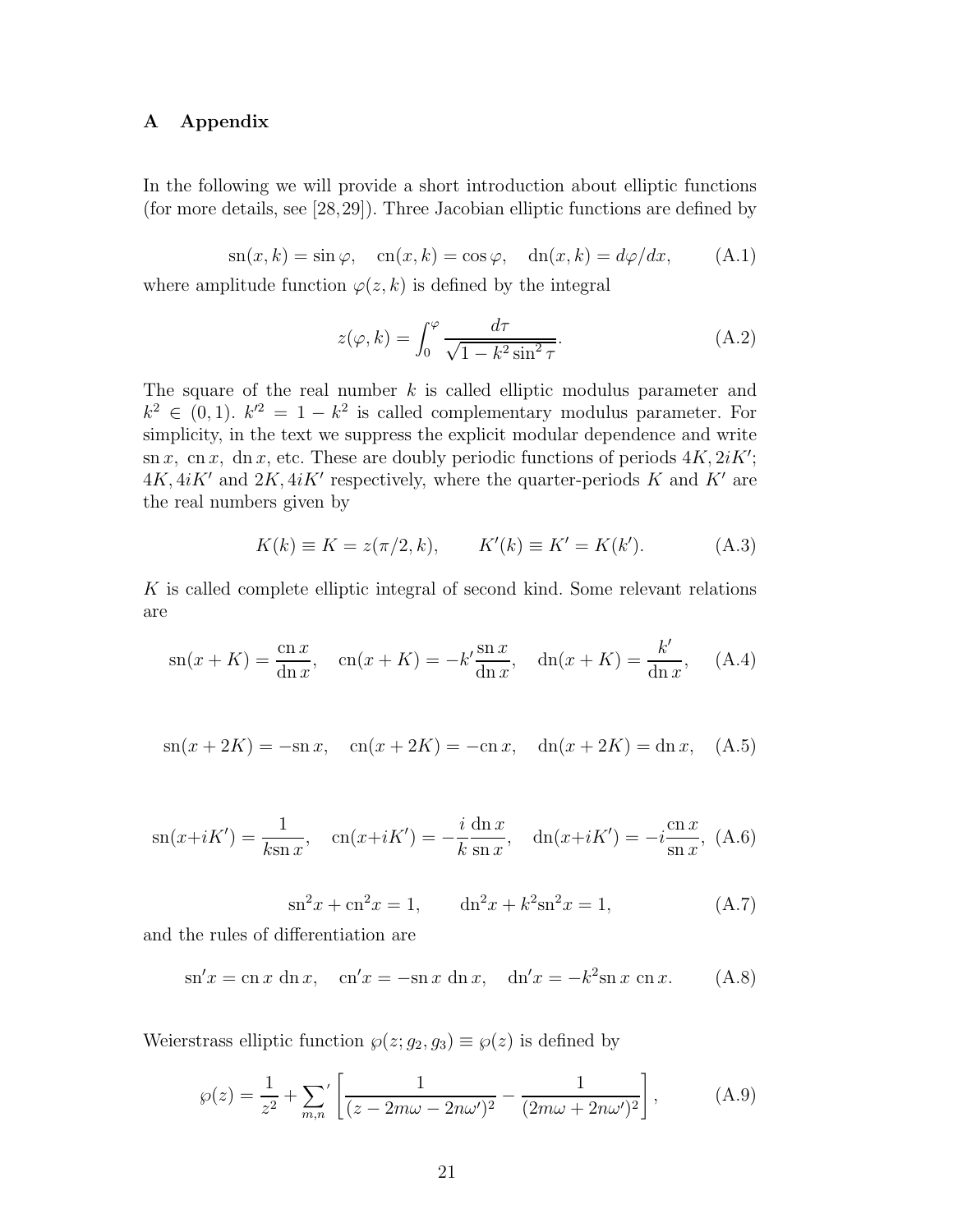where the symbol  $\Sigma'$  means summation over all integer values of m, n except  $m = n = 0$ ;  $\omega$ ,  $\omega'$  being half-periods of  $\wp(z)$ . The invariants  $g_2, g_3$  are given by

$$
g_2 = 60 \sum_{m,n} \left( \frac{1}{(m\omega + n\omega')^4}, \right) \qquad g_3 = 140 \sum_{m,n} \left( \frac{1}{(m\omega + n\omega')^6} \right). \tag{A.10}
$$

The three numbers  $e_i$ ,  $i = 1, 2, 3$  are defined by  $\wp(\omega_i) = e_i$ , where  $\omega_1 \equiv \omega$ ,  $\omega_3 \equiv \omega$  $\omega'$  and  $\omega_2 = \omega + \omega'$ . To get the relation between Jacobian elliptic functions and Weierstrass elliptic function, it is necessary to define  $\omega, \omega'$  in terms of K, K'. We have taken the following definition

$$
\omega = \frac{K}{\sqrt{\bar{e}_3}}, \qquad \omega' = \frac{iK'}{\sqrt{\bar{e}_3}}, \tag{A.11}
$$

which corresponds to the case when the discriminant  $\Delta = g_2^3 - 27g_3^2 > 0$ . This means that the numbers  $e_i$  are always real and consequently they can be ordered as  $e_1 > e_2 > e_3$ , because these are roots of the equation

$$
4t^3 - g_2t - g_3 = 0.\t\t(A.12)
$$

The relations between  $\varphi(z)$  and sn z, cn z, dn z may then be written as

$$
\wp\left(\frac{z}{\sqrt{\bar{e}_3}}\right) = e_1 + \bar{e}_3 \frac{\text{cn}^2 z}{\text{sn}^2 z} = e_2 + \bar{e}_3 \frac{\text{dn}^2 z}{\text{sn}^2 z} = e_3 + \bar{e}_3 \frac{1}{\text{sn}^2 z}.
$$
 (A.13)

It may be mentioned that the derivative of  $\wp(z)$  is also an elliptic function with same periods and satisfy the relation

$$
\wp'^2(z) = 4 \prod_{i=1}^3 [\wp(z) - e_i]. \tag{A.14}
$$

It is now straightforward to obtain equation (3) from equation (1) under the translation  $x = \sqrt{\overline{e}_3}z + iK'$  by using the relations (A.6) and (A.13). We will now apply the transformation  $y = (e_1 - \varphi(z))/\bar{e}_2$  on equation (5). Noting the following relations

$$
\wp''(z) = 6\wp^2(z) - \frac{g_2}{2}, \qquad \frac{\wp'''(z)}{\wp'(z)} = 12\wp(z), \tag{A.15}
$$

it is not very difficult to obtain the following equation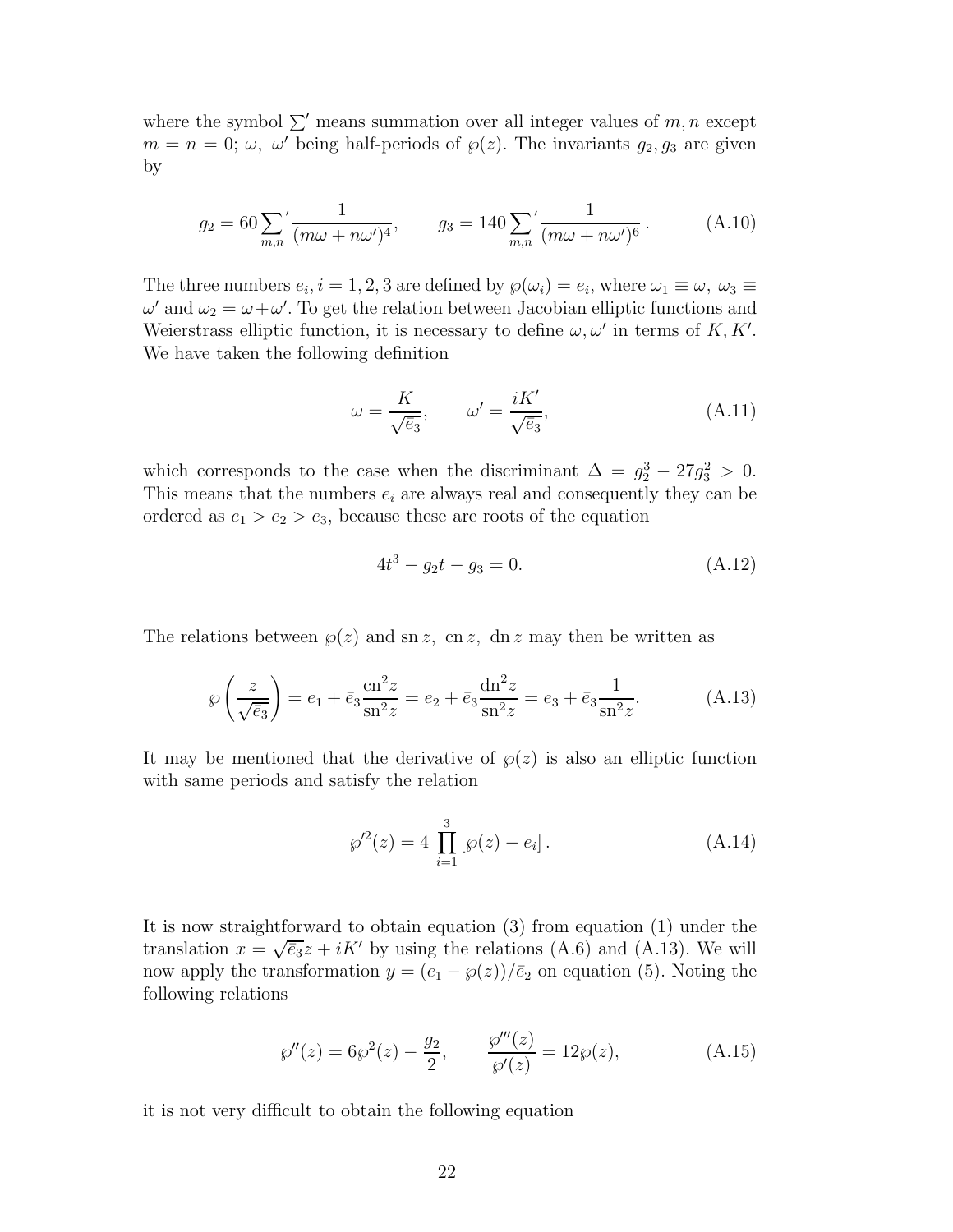$$
2\prod_{i=1}^{3} \left[ \wp(z) - e_i \right] \frac{d^3 \Psi}{dy^3} - 3 \left[ 3\wp^2(z) + \sum_{\substack{i,j=1 \\ i \neq j}}^{3} e_i e_j \right] \bar{e}_2 \frac{d^2 \Psi}{dy^2} + 2 \left\{ \left[ 3 - m(m+1) \right] \wp(z) - \frac{\ell(\ell+1)\bar{e}_2 \bar{e}_3}{\wp(z) - e_1} + \tilde{E} \right\} (\bar{e}_2)^2 \frac{d \Psi}{dy} + \left\{ m(m+1) - \frac{\ell(\ell+1)\bar{e}_2 \bar{e}_3}{\left[ \wp(z) - e_1 \right]^2} \right\} (\bar{e}_2)^3 \Psi = 0
$$
\n(A.16)

The equation (7) will then readily follow under the transformation  $\Phi(y)$  =  $[\wp(z) - e_1]^{\ell} \Psi$  on above equation by using the relations (A.15).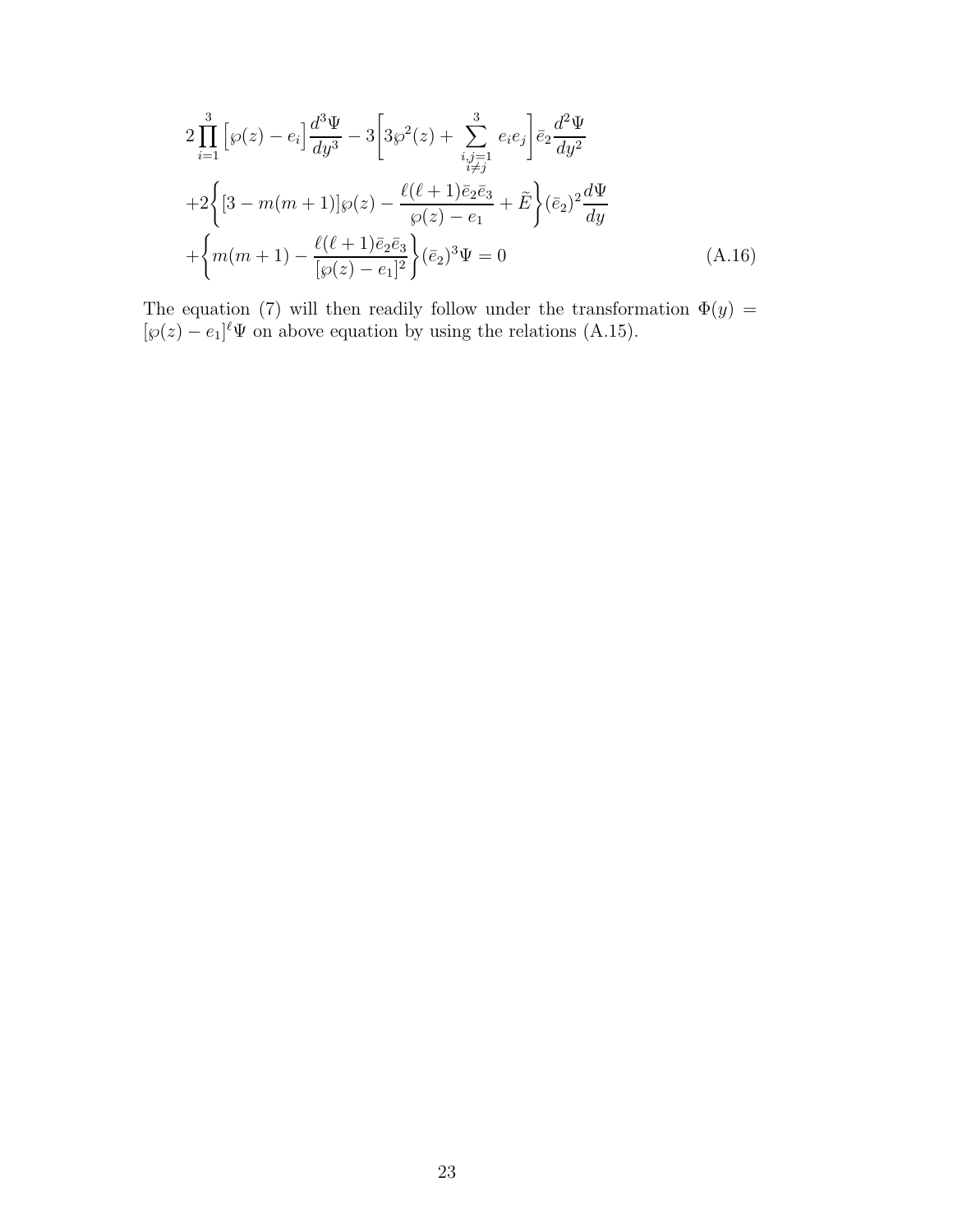## References

- [1] A. Khare, U. Sukhatme, J. Math. Phys. 40 (1999) 5473; ibid 42 (2001) 5652.
- [2] A. Ganguly, Mod. Phys. Lett. A 15 (2000) 1923 [\(math-ph/0204026\)](http://arxiv.org/abs/math-ph/0204026).
- [3] A. Ganguly, J. Math. Phys. 43 (2002) 1980 [\(math-ph/0207028\)](http://arxiv.org/abs/math-ph/0207028); ibid 43 (2002) 5310 [\(math-ph/0212045\)](http://arxiv.org/abs/math-ph/0212045).
- [4] G.V. Dunne, M. Shifman, Ann. Phys. 299 (2002) 143.
- [5] V.M. Tkachuk, O. Voznyak, Phys. Lett. A 301 (2002) 177.
- [6] S.S. Ranjani, A.K. Kapoor, P.K. Panigrahi, Mod. Phys. Lett. A 19 (2004) 2047.
- [7] D.J. Fernández, A. Ganguly, Phys. Lett. A 338 (2005) 203.
- [8] A.D. Alhaidari, Ann. Phys. 317 (2005) 152.
- [9] B.K. Bagchi, Supersymmetry in Quantum and Classical Mechanics, Chapman and Hall, Boca Raton, Florida (2000).
- [10] I. Aref'eva, D.J. Fern´andez, V. Hussin, J. Negro, L.M. Nieto, B.F. Samsonov, Special issue dedicated to the subject of the International Conference on Progress in supersymmetric quantum mechanics, J. Phys. A 37, Number 43 (2004).
- [11] B. Mielnik, O. Rosas-Ortiz, J. Phys. A 37 (2004) 10007.
- [12] J. Negro, L.M. Nieto, O. Rosas-Ortiz, J. Phys. A 37 (2004) 10079.
- [13] A.A. Andrianov, F. Cannata, J. Phys. A 37 (2004) 10297.
- [14] M.V. Ioffe, J. Phys. A 37 (2004) 10363.
- [15] C.V. Sukumar, AIP Conference Proceedings 744 (2005) 166.
- [16] D.J. Fernández, N. Fernández-García, AIP Conference Proceedings 744 (2005) 236 [\(quant-ph/0502098\)](http://arxiv.org/abs/quant-ph/0502098).
- [17] G. Dunne, J. Feinberg, Phys. Rev. D 57 (1998) 1271.
- [18] D.J. Fernández, J. Negro, L.M. Nieto, Phys. Lett. A 275 (2000) 338.
- [19] J. Negro, L.M. Nieto, D.J. Fernández, Czech. J. Phys. **50** (2000) 1303.
- [20] D.J. Fernández, B. Mielnik, O. Rosas-Ortiz, B.F. Samsonov, J. Phys. A 35 (2002) 4279 [\(quant-ph/0303051\)](http://arxiv.org/abs/quant-ph/0303051).
- [21] D.J. Fernández, B. Mielnik, O. Rosas-Ortiz, B.F. Samsonov, Phys. Lett. A 294 (2002) 168 [\(quant-ph/0302204\)](http://arxiv.org/abs/quant-ph/0302204).
- [22] O. Rosas-Ortiz, Rev. Mex. Fís. 49 S2 (2003) 145 [\(quant-ph/0302198\)](http://arxiv.org/abs/quant-ph/0302198).
- [23] B. Bagchi, A. Ganguly, D. Bhaumik, A. Mitra, Mod. Phys. Lett. A 14 (1999) 27.